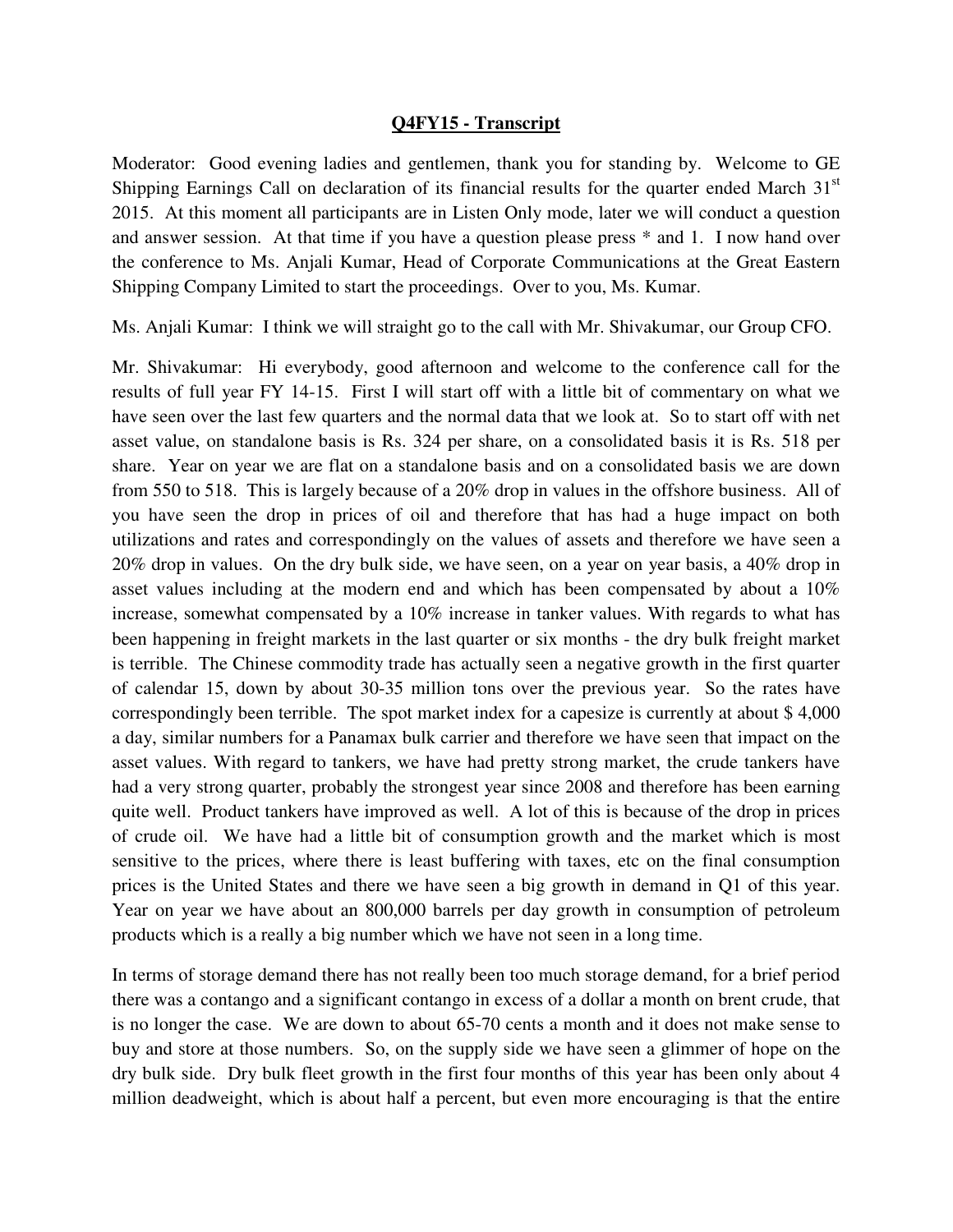growth of 4 million deadweight happened in the month of January. Between end of January and end of April we have had no growth in the dry bulk fleet. There has been a big pickup in scrapping, so in the first four months of this year we have had about 14.5 million dead weight of scrapping which has taken place. We are going at a run rate of about 4 million deadweight per month in the last three months which is one small encouraging sign. Of course if you have negative trade growth it is not going to help you much but it at least lays the foundation for a recovery at some point in future. Looking at – and some of you are interested in the dry docks, this quarter we had one dry dock on the shipping side, one dry dock on the offshore side, that was in Q4 FY15. In the current quarter, which is Q1 FY16, we will have one dry dock on the shipping side and we will have two dry docks on the offshore side. Coming to the offshore business, markets have been quite bad. Vessels which have come off contract have struggled on utilizations and you can see that in the revenue days number, we have dropped between Q3 and Q4 of the FY. So utilization levels are really poor and so we had three vessels coming off contract and they had quite a bit of downtime between contracts. In one case it was mobilizing from West Africa to India but otherwise there has been a little bit of an issue with regard to utilizations. We have also seen rates dropping, we have seen – and there is a lot of stress, we have seen floaters getting scrapped including in one case a late 90s built floater. We have not seen that happening in the jackup market yet but we hope that will happen sometime and take out some of the excess capacity.

So that is a broad overview of what we have seen in the markets over the last few months and we would welcome your questions and I will hand over the floor to the operator. Thank you.

Moderator: Ladies and gentlemen, if you have any questions please \* and 1. We have a first question from Mr. Bhavin Gandhi from B&K Securities, please go ahead.

Mr. Shivakumar: Hello Bhavin, are you there?

Moderator: Hello Mr. Bhavin?

Mr. Shivakumar: Maybe we can move on to the next question and then maybe Bhavin can come back later.

Moderator: Certainly sir. We have the next question from Mr. Rohan Shah from Alpha Enterprises, please go ahead.

Mr. Shah: Hi sir, I noticed that you have some Capex committed which is about 96 million of payment in this year and a further 50 in the next year, so I just wanted to know whether it is still on track because that included dry bulk carriers. So is that likely to be honored or will you cancel that and also are the rates for that locked in or would that be subject to any rupee depreciation or appreciation?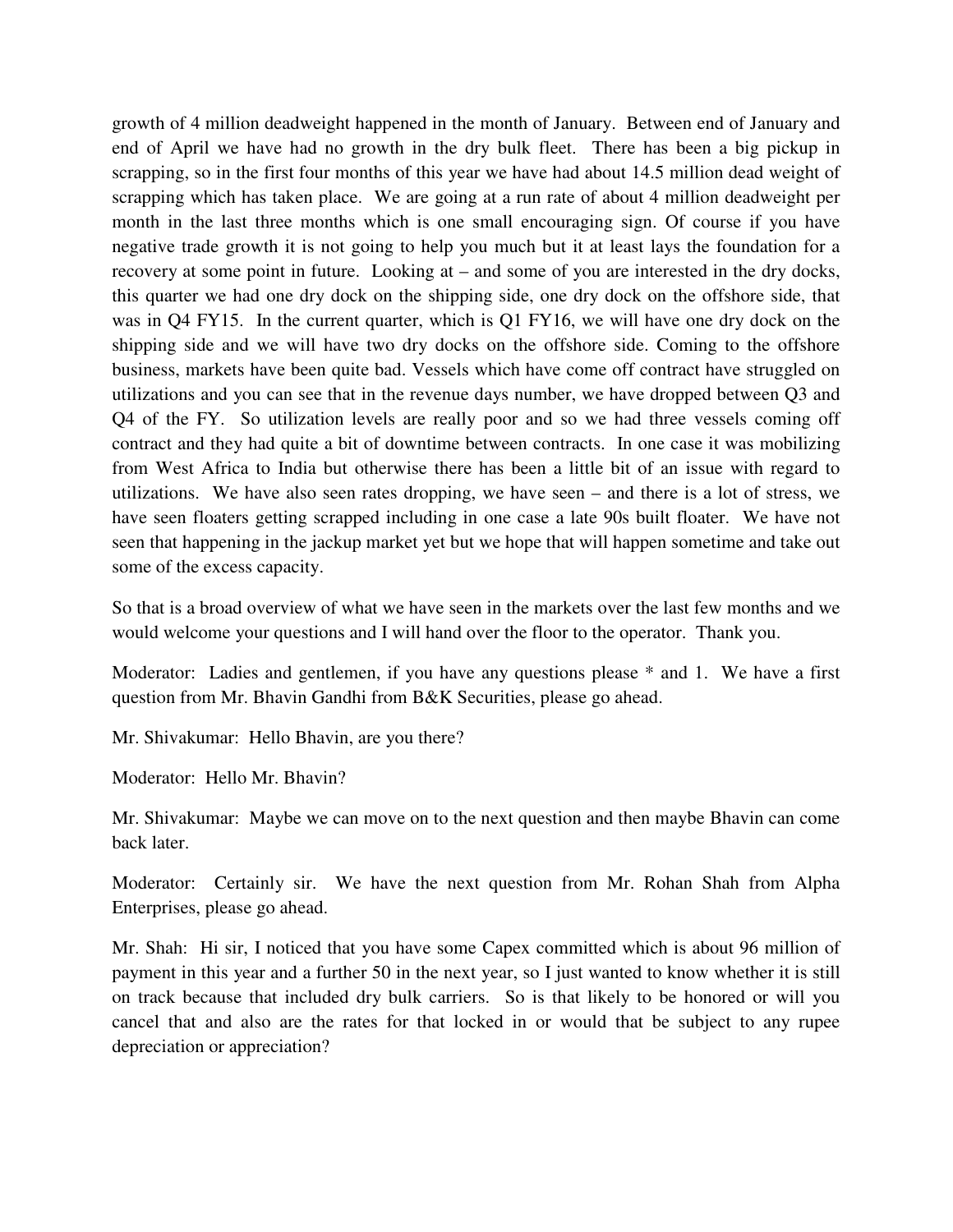Mr. Shivakumar: Couple of questions you had in that, so I will just answer them as I remember them. One is we fully intend to honor all the contracts that we have entered into, so that is the first one. The second one is you asked are the rates locked in, I do not know if you mean the employment contracts for those or the…

Mr. Shah: Sorry, I meant the forex rates.

Mr. Shivakumar: No, we have not locked the forex on those. It is only on a very small part that we need to lock in the forex because the debt will be funded in dollars at the time that we take the delivery.

Mr. Shah: Okay, so that is kind of offset with the debt.

Mr. Shivakumar: Yes and only the equity portion needs to be funded from us and we also have 250 million dollars of cash in US dollars.

Mr. Shah: Okay and what debt equity ratio would you likely finance that way?

Mr. Shivakumar: Typically we would do 60-70% debt on each of our acquisitions on the new building.

Mr. Shah: Okay and I was also just wondering in terms of dry bulk cargo, have you seen any changes in iron ore because I believe the iron ore prices have been recovering. So does that really impact you much?

Mr. Shivakumar: This recovery is a fairly recent phenomenon, so it will take time to filter through, we are not seeing it in Capesize rates yet and the Capesize are the big iron ore market. So we have not seen it yet in terms of freight rates. So we had some hope, if prices are starting to move up maybe people who have drawn down from stocks will start consuming more, but we have not seen it yet. The answer to your question is we have not seen it yet and we actually had a drop in iron ore imports, Chinese iron ore imports, between Q4 of 2014 and Q1 of this year.

Mr. Shah: Okay and the supply from Brazil is still likely to come on line in the next…

Mr. Shivakumar: Yes, we are hearing noises from Vale that they are going to cut back on production but you never know, it depends on what happens to demand after sometime, but the big problem in dry bulk actually is not iron ore, it is coal. Iron ore still has a little bit of growth, coal has been big negative growth, there is some action that the Chinese government is taking on pollution and they are also ramping up hydropower generation capacity and they are trying to reduce the dependence on coal fired power plants. So that is a big problem, we had a drop, a big drop in the first quarter of about 30 million tons and that is almost 40% drop in coal imports into China. So that is the big impact really.

Mr. Shah: Okay and in terms of oil and – the last time we spoke there was a dip in the rig count in the US and we were discussing how there might be a substitution for domestic oil in the US to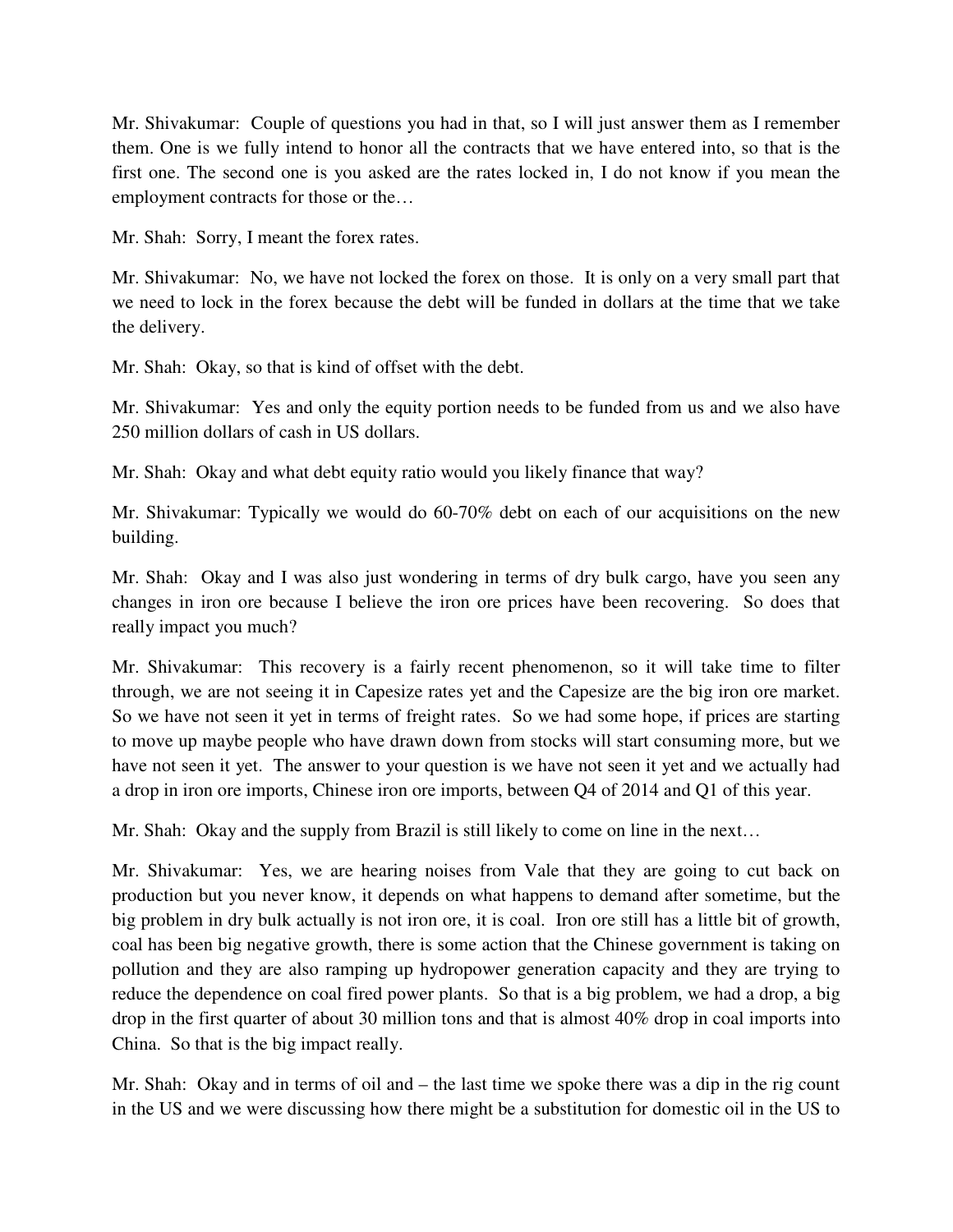import from Africa. So has that played out and do you see that still happening with the oil price recovering somewhat?

Mr. Shivakumar: Two things. One is the rig count in the last five months has dropped 50% or more than 50% actually, maybe 55%, it is the lowest levels since 2010. However that has not translated into a drop in production. Production still is heading close to the high of last 20-25 years at least.

Mr. Shah: And that has been stored onshore in the US and not offshore.

Mr. Shivakumar: That is correct. So there is enough onshore capacity for this oil. Consumption growth in the US also has been very strong, I mentioned earlier in the call.

Mr. Shah: Yes.

Mr. Shivakumar: So there is pretty strong consumption growth, driving has picked up, so gasoline demand which is very sensitive to price has picked up substantially. Though these are the winter months in driving, traditionally not a big driving season, gasoline demand has picked up substantially in the first quarter of this year. So we have not seen the drop in oil production in the years, maybe it will happen in some time but not yet.

Mr. Shah: So those ton miles are not really improving in that sense.

Mr. Shivakumar: Okay, I will give you one interesting set of fixtures that are happening now - Mexico is now exporting crude oil to South Korea and Japan. That is a trade which we have not seen for maybe 15 years and that is a long ton mile trade. So these kinds of things are happening and this is again probably a result of US shale oil production because it is not that Mexico is suddenly producing more oil, their oil production is going down all the time. So these trades are giving rise to a lot of ton. Crude tankers as I mentioned earlier are probably enjoying their best quarter since 2008.

Mr. Shah: What is your spot and time charter mix in light of this, are you trying to lock in these favorable rates in time charter or are you still leaving them open to any further appreciation?

Mr. Shivakumar: Okay, two-three things. So, I take it you are referring to crude tankers, right?

Mr. Shah: That is right.

Mr. Shivakumar: Yes, the time charter rates have moved up, so we will be open to locking in some but not at the rates that are being bid currently. So we are always looking out for derisking some of our portfolio but we have not found the appropriate rates, we do not think the rates are yet at the appropriate levels.

Mr. Shah: Alright, thank you so much for your inputs.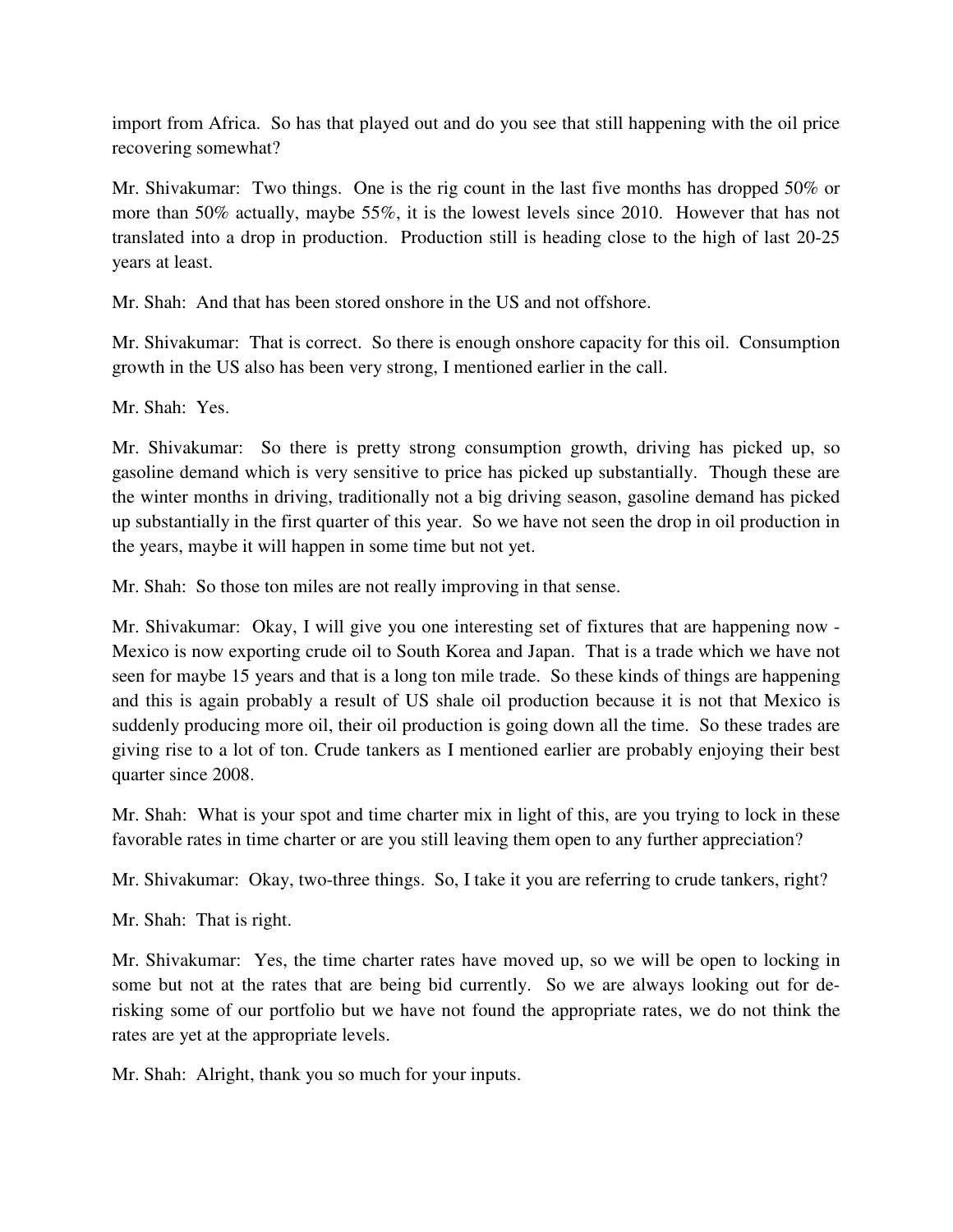Mr. Shivakumar: Thank you.

Moderator: Thank you for your question. We have the next question from Mr. Jinit Mehta from B&K Securities, please go ahead.

Mr. Bhavin: Good afternoon sir, this is Bhavin.

Mr. Shivakumar: Good afternoon Bhavin.

Mr. Bhavin: To start with, if you look at the operating cost in the offshore segment, every quarter that expense seems to be going up. In last quarter, you mentioned that there was some dry docking which was there but even from there we have gone up, so I believe there was some mobilization costs which were build in there. Anything else besides that which was there?

Mr. Shivakumar: Yes, that is right. So, it is mob costs, so we had three mobilizations during the quarter. Two are new assets that joined the fleet, so we took delivery of platform supply assets, Greatship Prachi and that was at the yard in China. So we mobbed that from China to West Coast of India, so that is one. The second one was the rig Greatdrill Chaaru of which we took delivery in UAE and mobilized her to again West Coast of India -a rig mob is pretty expensive. The third is one of our PSVs which finished a contract in West Africa and then we mobilized her, so we got a three-year contract in India and so we mobilized her from West Africa to again West Coast of India. Apart from that, yes little bit of cost increased as vessels coming off contract had a little bit of idling, so you have a little bit of cost there.

Mr. Bhavin: Also sir if I look at the revenue on a sequential basis, that has remained flattish and you had a rig downtime in the previous quarter which was supposed to have gone back into the contract. So has this 200 days of idling knocked off that or it is just the lower rates, why has it been flat?

Mr. Shivakumar: Yes, this is because of the idling really. So we have not really had lower rates, we have not had any re-pricing. So the one re-pricing we had was when we brought one PSV from West Africa to India but that is for a very small period here. So then the other impact of mobilizing is that you do not get revenue during that period, so that is 200 days of top line gone. So that is substantial amount of revenue which has gone, that is the main impact. So we have not had lower rates really because we have not had any significant re-pricing. There is just one which was working in WAF at a higher rate and came to India at a lower rate and therefore top line comes down but otherwise not really. Then of course the rig got re-priced and went into a lower contract than she was earlier.

Mr. Bhavin: Yes, but in the previous quarter it was…

Mr. Shivakumar: Yes, she had only one month revenue and now she has three months revenue.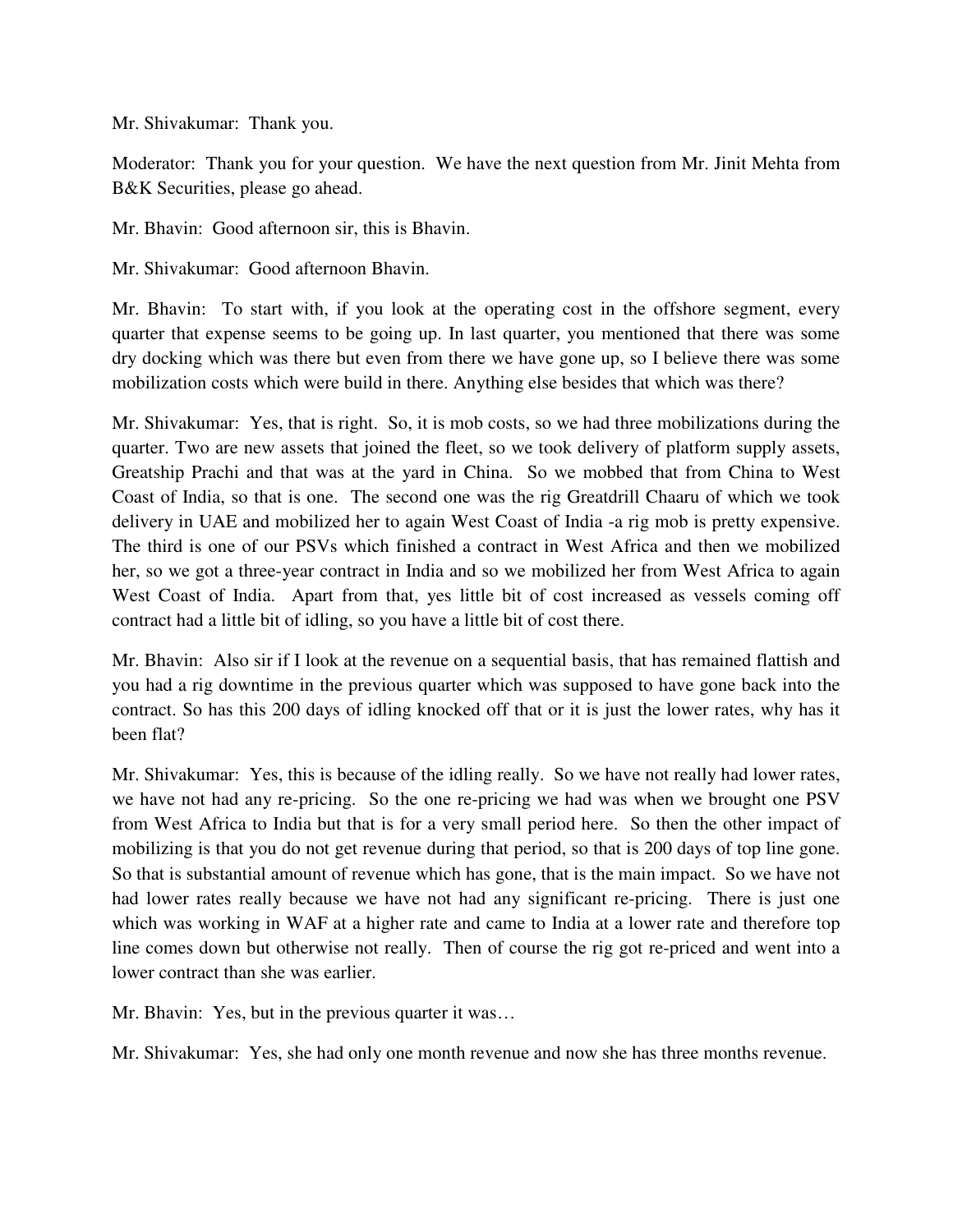Mr. Bhavin: Sure and if I were to look at your operating days for the rig segment, does it include the one month of Chaaru here or it does not include anything?

Mr. Shivakumar: No, this is revenue days, so it does not include the Chaaru…She only went on contract in April.

Mr. Bhavin: Okay, but we have booked depreciation on Chaaru.

Mr. Shivakumar: Yes, depreciation, interest, everything has got booked so that results in lower margins in that period and we expense the whole thing out in any case.

Mr. Bhavin: Sure sir and just on the charter rate going, I mean the environment going forward whatever is coming up for re-pricing in the next one year, do you expect 10-15% kind of lower rate environment for those assets going forward if you were to place them in the current environment?

Mr. Shivakumar: Yes, it depends on what your frame of reference is, a 10-15% versus last year…

Mr. Bhavin: Yes, last year FY 14, whatever existing contracts are there on those assets.

Mr. Shivakumar: Again, it depends on when you fix, so we still have contracts that we are running which we fixed in FY 12, so it will probably be a little bit more on those contracts but 10-15% is safe estimate of the drop that we could get on re-pricing on some of the assets and again the smaller assets, I think I have mentioned this in a couple of calls before, the smaller assets had already dropped substantially by 2013 like the 80-ton anchor handlers. I do not think there is much scope for them to go down from those levels, so their fall would be less because they have already suffered their fall a couple of years but certainly there will be downward pricing to some extent. There is also a utilization issue, so more than actually pricing the concern for most players is utilization and so we had a tender recently in ONGC for 20 vessels where I think a 100 plus has been bid.

Mr. Bhavin: Okay, so what was the thought when we were buying PSV in this kind of an environment, what was the thought really?

Mr. Shivakumar: We got a good deal, we were able to buy the vessels subject to landing a contract, a three-year contract and we write down a substantial portion of the vessel over the period of the contract.

Mr. Bhavin: You have mentioned about that 20% drop in the asset prices on the offshore side, but it seems to not have been captured, so is it the general pricing that you are talking about or are assets have been marked down by 20%?

Mr. Shivakumar: Our assets have been marked down by 20% which is in line with general…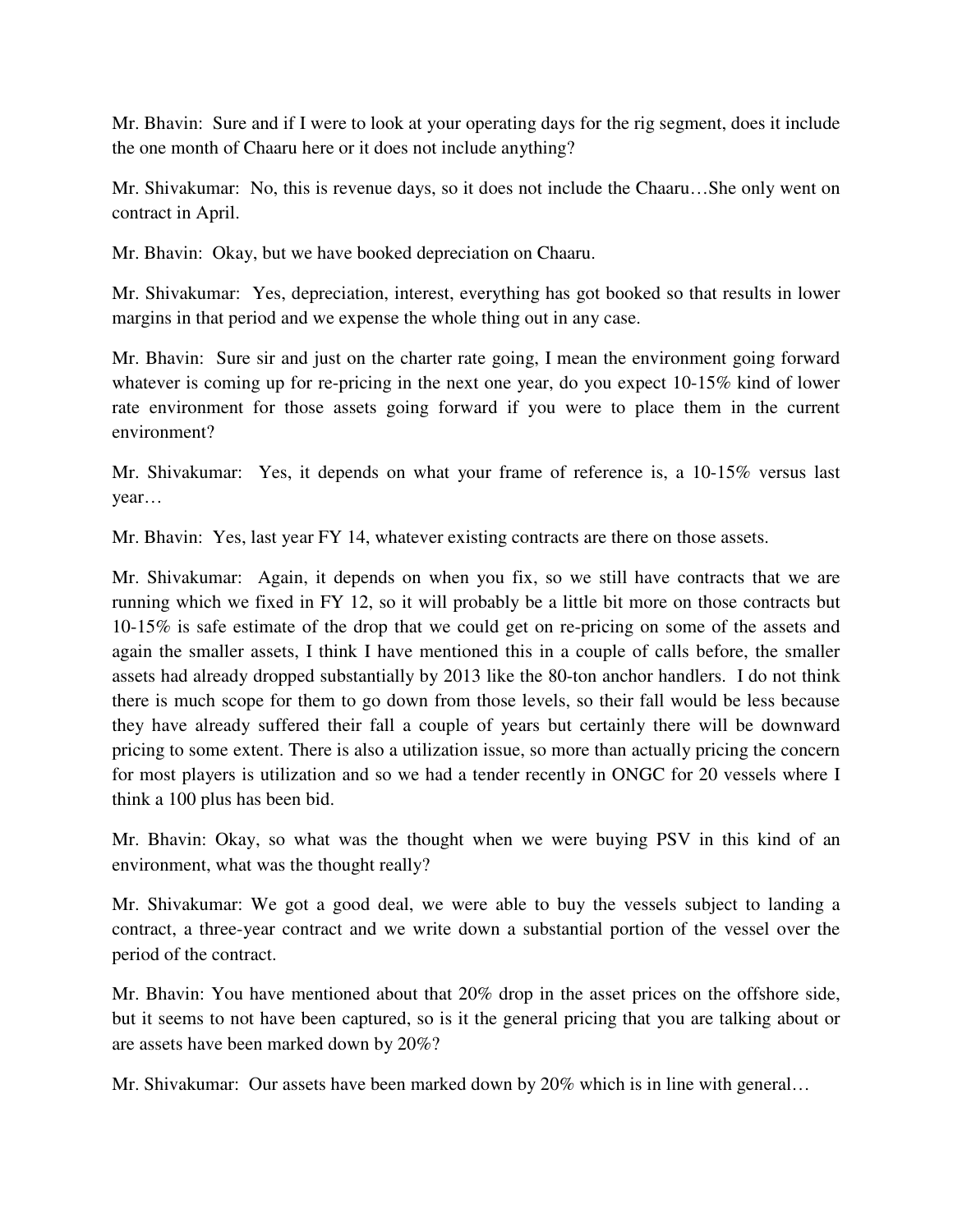Mr. Bhavin: It does not seem to have dropped so much…

Mr. Shivakumar: So they have contributed about Rs. 30 to the drop in net asset value

Mr. Bhavin: Right, but that would be around 450 crore which is around 7-8 million dollars but I believe your asset base on the offshore side would be about 1.1 billion or about a billion dollars.

Mr. Shivakumar: That is correct, but they also contributed – their PAT plus depreciation is large number, is 130-140 million. So you have to add that, so their net impact is opening NAV plus PAT plus depreciation. So their depreciation in fleet value is about 200 odd million dollars. However they clawed back quite a bit of it by their profitability, their running profitability, which has resulted in cash accretion plus depreciation, they have a depreciation of about 50 million.

Mr. Bhavin: Okay sure. Any loss that we have booked in the quarter on the asset sale, I am presuming that it will be predominantly on the dry bulk sale that we have done, so what was the thought there since we are adding five Kamsarmax, you are trying to consolidate, I mean bring down the exposure on the dry or what is the thought?

Mr. Shivakumar: This was the most vulnerable asset in our portfolio, which is a Capesize which is a 19-year old Capesize and just to give you a bit of perspective, I mentioned the scrapping picking up in dry bulk and most of the scrapping is happening on the Capesize side, so we are seeing Capesize is going – I think at least 40, maybe 45 and possibly close to 50 have already been scrapped in this year. Last week there was a report that a 25-year old Capesize got scrapped. That is the extent of the problem with regard to making money on these ships. So basically operating expenses are – you are not meeting even operating expenses even if you put it away on our time charter. So there is no sense in really holding and you need to – at some point in the near future you would need to do a dry docking survey and this is going to be expensive for a ship of this age. So it is across the Board that most people with 15-year plus assets are taking a long hard look at their ships.

Mr. Bhavin: Do our contracts of the new building have provisions for deferment or delays or the deliveries will be such that it will come on time?

Mr. Shivakumar: There are never provisions for delays or deferments in any ship building contract. So all you have to do is to go and talk if you want to, so people go and discuss. So we have not started any such thing yet, so the only way to do it is to go and discuss it because that is not a standard part of any ship building contract and no yard or owner would accept it.

Mr. Bhavin: On the crude side, you mentioned that the TCYs or the time charter rates are not at an appropriate level for you to lock in those rates, so you think spot markets could sustain at these levels going ahead as well or do you think there will be softness?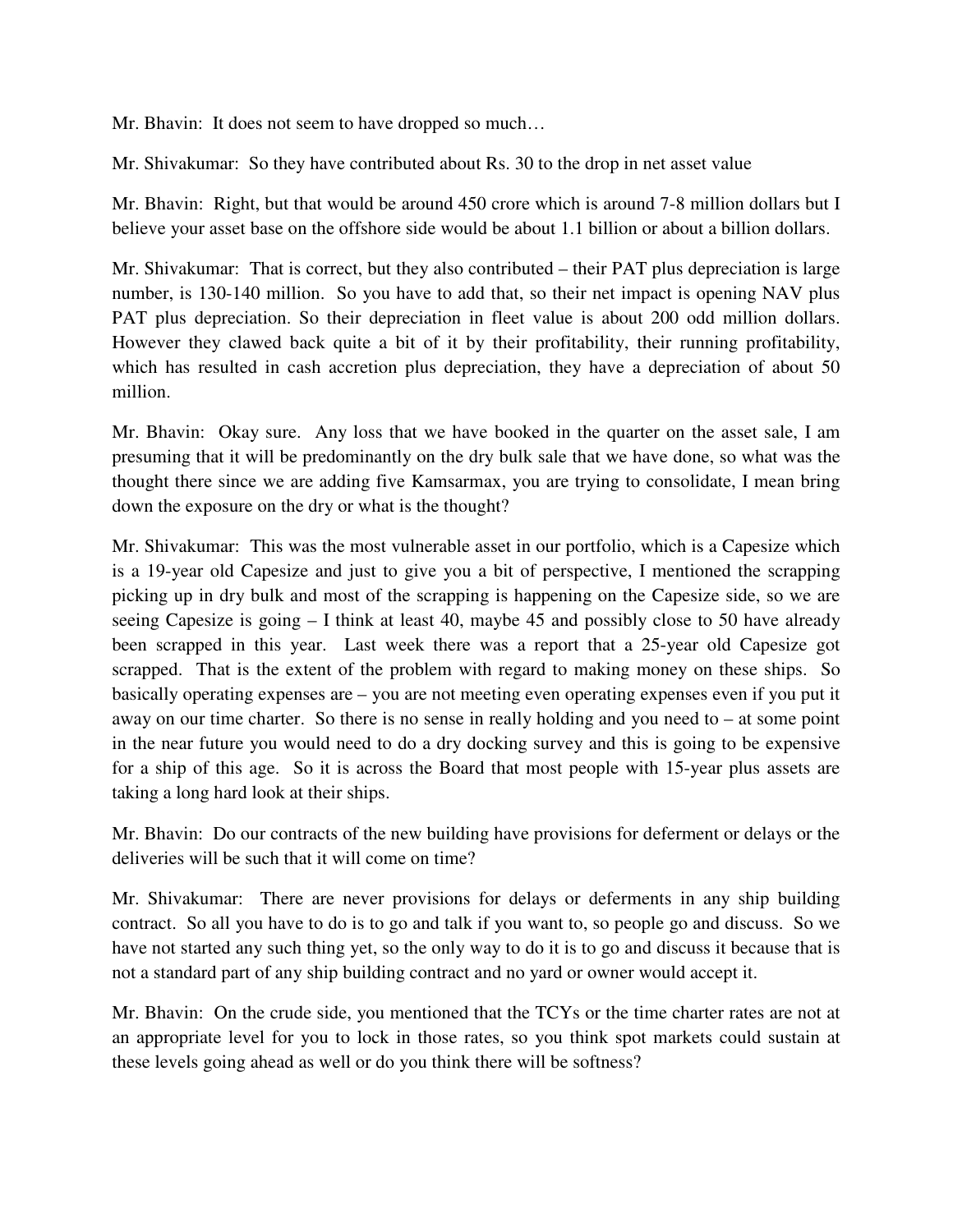Mr. Shivakumar: Yes, we are not expecting much fleet growth this year either. I think we probably have another 1% fleet growth. Trades seem to be going up, the crude oil trade seems to be growing pretty decently, ton mile demand seems to be growing decently. We expect that we will at least see last year's strength through this year.

Mr. Bhavin: Sure and then I presume CY 16 will be heavy in the sense lot of VLCCs…

Mr. Shivakumar: A little bit yes, so we had two good years in terms of deliveries and fleet growth, at CY 16 we will start seeing some growth again.

Mr. Bhavin: Sure and just one final thing, sir your tax rates seem to have gone down this year, so any particular reason why the tax seems to have gone down?

Mr. Shivakumar: The tax we pay is on two items, we pay tax on the treasury income of course and the second thing is we pay tax on profit on sale. We booked a loss on the sale of a ship and therefore you will reduce your tax. We had less profit on sales.

Mr. Bhavin: Just one more thing, on the Capex fund we have about 90 odd million dollars of capex this year lined up or has that number changed?

Mr. Shivakumar: So when you say Capex it is the total gross value of the ships that will be added to our block during the year. It is not the cash that we have to pay during the year, it is the addition to our gross block during the year.

Mr. Bhavin: How much would we have paid out of this 90?

Mr. Shivakumar: We would have paid between 15 and 20 and we probably raised debt funding to the extent about 55 to 60. So basically equity of about 20-25 million needs to go, maybe 30 max.

Mr. Bhavin: Sure, unless we do more acquisitions this will be 60-70 million dollars is what we are looking at, at this point in time in terms of Capex or probably lower.

Mr. Shivakumar: Where did you get 60-70 from?

Mr. Bhavin: I am just knocking of…

Mr. Shivakumar: Yes, yes, okay, additional Capex including the debt amount.

Mr. Bhavin: Right.

Mr. Shivakumar: Yes.

Mr. Bhavin: So are we looking at dividend policy, I mean we have obviously increased dividend but anything on the radar because the buyback date has passed, so anything that is being thought?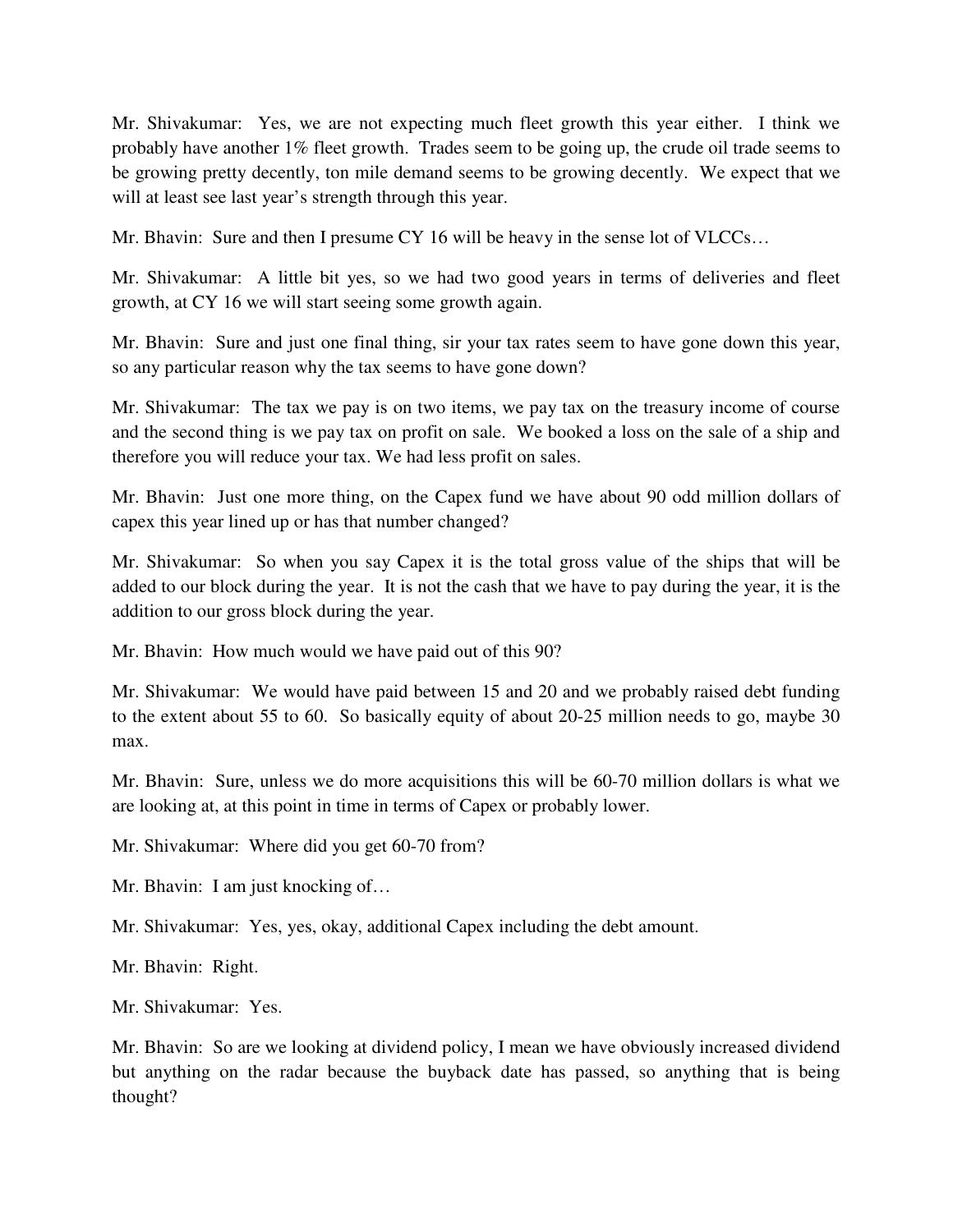Mr. Shivakumar: No, nothing so far. We had a reasonably profitable year better than we thought a year ago and we thought that we should enhance the dividend payout for that which we have done.

Mr. Bhavin: Sure, thank you so much sir.

Mr. Shivakumar: Thank you Bhavin.

Moderator: Thank you for your question. We have a next question from Mr. Krisharaj from Individual Investors, please go ahead.

Mr. Krishnaraj: Yes, thank you for taking my question. My first question was that given the buoyancy in the crude tanker market, is it leading to a lot of ordering and how does the product tanker market look like because there the order book is higher as a percentage of total fleet.

Mr. Shivakumar: So your first question was on whether there is an acceleration in ordering.

Mr. Krishnaraj: On crude tankers, yes.

Mr. Shivakumar: Yes, there is, not too much. The good thing about the tanker business is that there are not that many yards which build tankers, which is a big disadvantage on the dry bulk business. So there are not many yards where you would build a tanker. There are lots of yards that would like to but not that many which most good owners would go to under normal circumstances. These are the major yards, so you have the big Korean yards and some of the Japanese yards and the big Korean yards are also building container vessels which are taking up VLCC slots and therefore you do not have that much capacity in the first place to build too many crude carriers so while you have an acceleration, so for instance you had in 2014 first quarter, you had about 6 million dead weight of new crude tanker orders placed, now you have 8.5- 9…hello are you there?

Moderator: Hello?

Mr. Shivakumar: Has he got disconnected, Mr. Krishnaraj?

Moderator: Hello Mr. Krishnaraj?

Mr. Shivakumar: Okay, he seems to have got disconnected.

Ms. Anjali Kumar: Can you check if everybody is on line?

Moderator: Yes ma'am, everybody is there on line.

Mr. Shivakumar: So you want to take the next caller then?

Moderator: Certainly, I believe he got disconnected. Can I take the next question?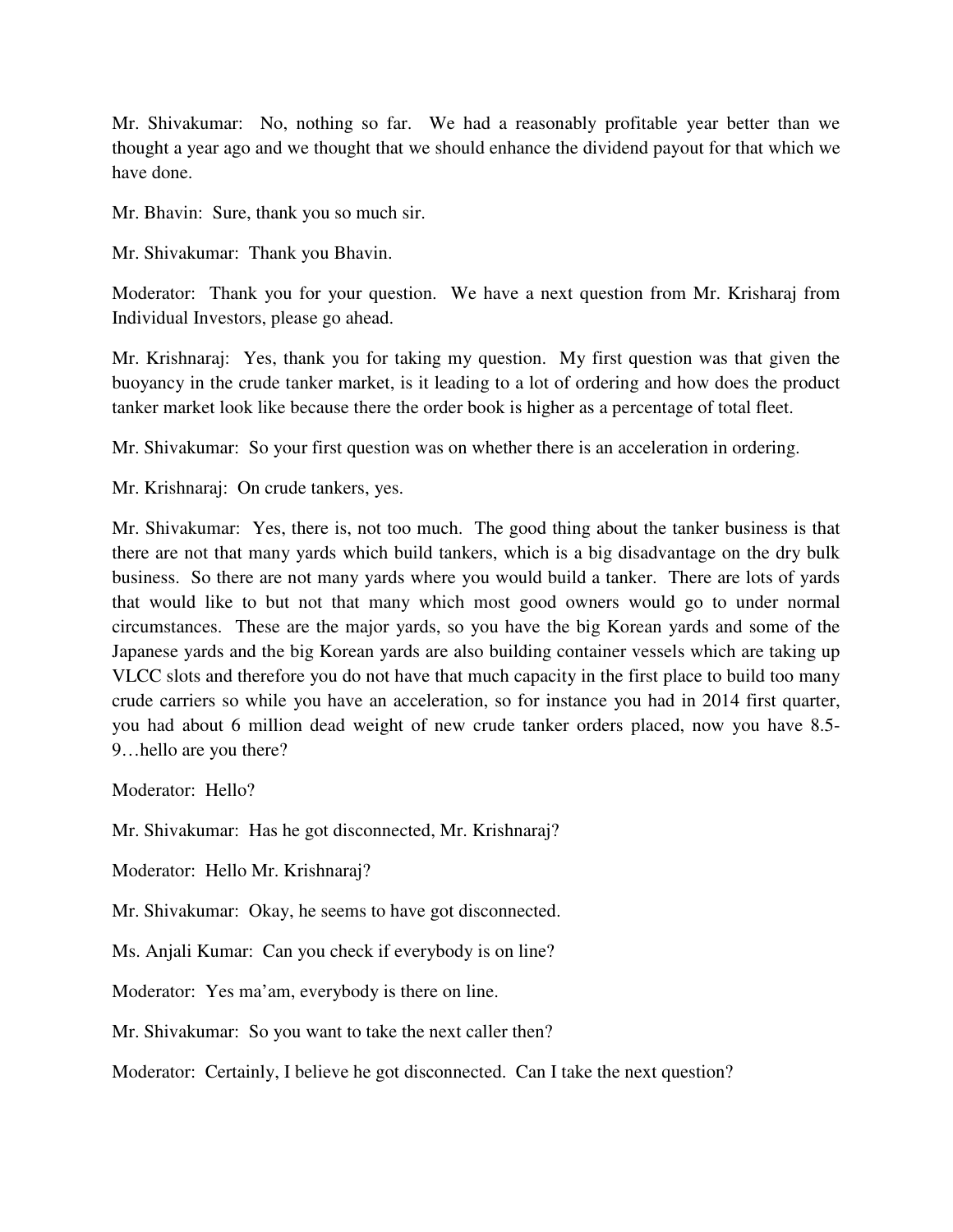Ms. Anjali Kumar: Yes, we will do that.

Moderator: Yes, we have a next question from Mr. Suman Bhat from Individual Investor.

Mr. Bhat: Hi, good afternoon everyone. I guess another good pretty performance I guess, so congrats for that.

Mr. Shivakumar: Thank you.

Mr. Bhat: Couple of questions. So what is the cash balance on hand at the end of the quarter?

Mr. Shivakumar: On a consolidated basis we have approximately 3,600 crores.

Mr. Bhat: And you said about 250 million of that is in US dollars, right?

Mr. Shivakumar: On a consolidated basis we have about 350 million in US dollars, this 250 was Great Eastern standalone.

Mr. Bhat: Okay. So, the other question I had was about the dry bulk vessels that are going to hit the water this year. I think we have two vessels which are coming in this calendar year, is that right?

Mr. Shivakumar: That is correct.

Mr. Bhat: So at the current rates what kind of – are we running below breakeven for those vessels?

Mr. Shivakumar: You mean book breakeven, yes at current rates they are below book breakeven. They are around operating expenses so you do not cover interest and depreciation at the current spot rates.

Mr. Bhat: Are you seeing many distress asset sales in the dry bulk segment?

Mr. Shivakumar: Yes, that did happen, so that is why you had a 40% drop in second hand prices, but it is sort of – I do not know if I am speaking too early on this but it seems to have found a floor in the last month or so, so it has stopped falling. So there is quite a bit of distress and there have been a couple of slightly high profile bankruptcies and a lot of owners are under stress, a lot of people are selling assets but people have also come into buy, so there are lot of people who have just come in and said these are bargains we are going to buy. So prices have dropped but they seem to have stopped falling currently.

Mr. Bhat: And on the new deliveries that are coming into the market, are you seeing banks hesitant to extend loans for those deliveries?

Mr. Shivakumar: They probably are but they are not hesitant to extend loans to us because…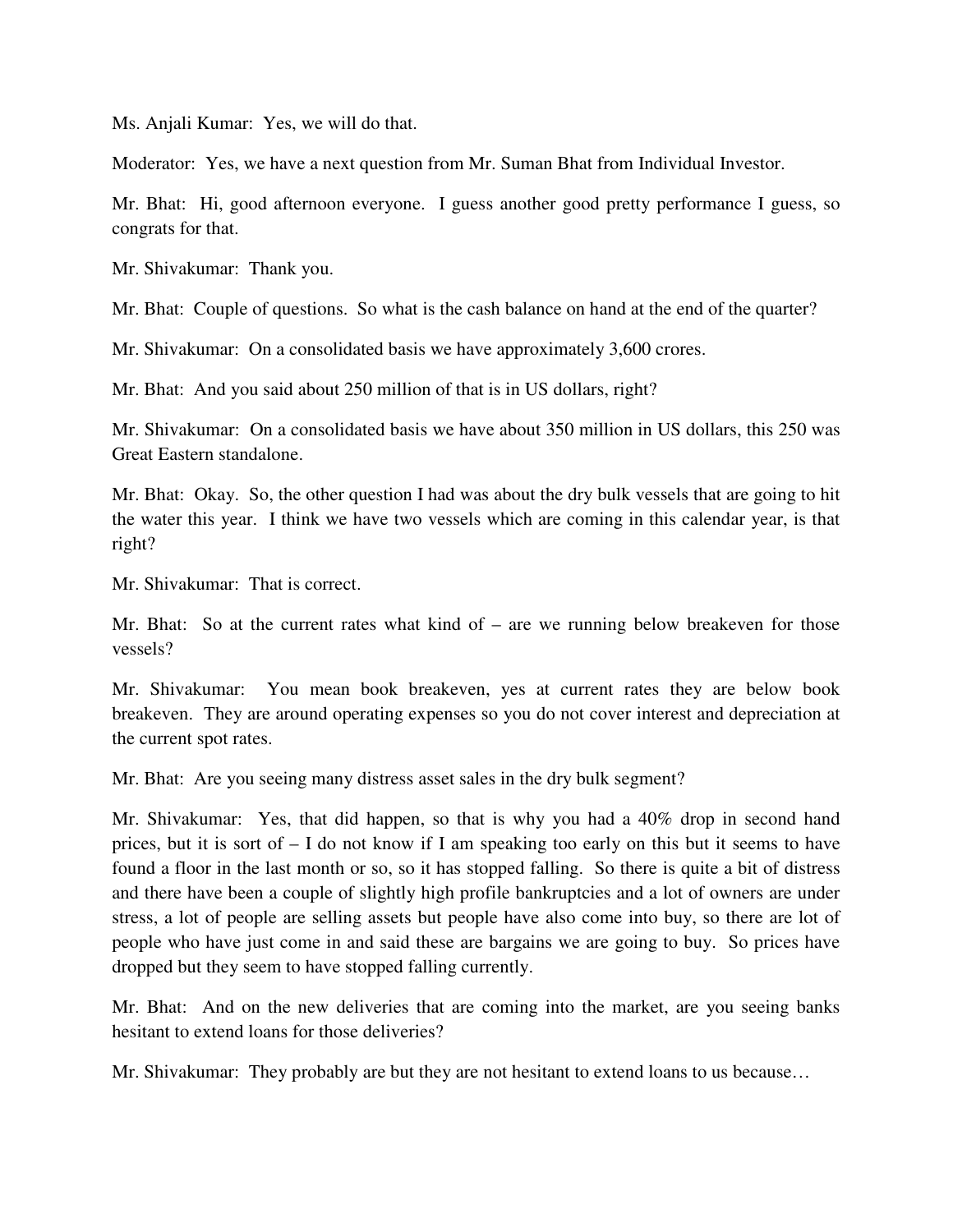Mr. Bhat: Yes, I am talking in general.

Mr. Shivakumar: But I think banks are probably hesitant to lend money towards bulk carriers now on a project basis because they know that the vessels cannot make the cash flows to service the debt.

Mr. Bhat: And the existing…

Mr. Shivakumar: Hello?

Mr. Bhat: The existing prices, are they below the levels we saw on 2012?

Mr. Shivakumar: Yes, in second hand values they are probably at the lowest levels in 20 years almost.

Mr. Bhat: Although they are much approaching the mid to late 80s sort of.

Mr. Shivakumar: Yes, at least the early 90s number.

Mr. Bhat: Okay, that is good, are we looking at more vessel acquisitions in that case?

Mr. Shivakumar: Let us see, there might be a little bit of a concern on this China story and China seems to be slowing down certainly and there is a little bit of a concern around that and we have seen steel production itself, for the first time I think there is a negative growth in steel production and consumption. So whether there is really a structural shift and then of course there is a coal into China where we have seen a big drop in coal import volumes. So there is quite a bit of concern on those things. Maybe as we get a little more information on those then the prices will look more attractive.

Mr. Bhat: Assuming that the scrapping continues to be strong the way we have seen in the last couple of months, what is the fleet growth that you expect for this year, this calendar year?

Mr. Shivakumar: Probably 1-2% at the outside, maybe lower we hope, but still not enough to make up for negative trade growth.

Mr. Bhat: What is the outstanding order book right now for dry bulk, the percentage of the fleet?

Mr. Shivakumar: Yes, it is about 18%, the gross fleet is 18%. You would expect a substantial portion of that not to deliver.

Mr. Bhat: In that case you have conversions to product tankers or…

Mr. Shivakumar: A lot of these yards, the weaker yards cannot build tankers, they just specialize dry bulk yards. So you might just have these cancelled because the owners cannot afford to take delivery and the yard just says that we are not going to build it.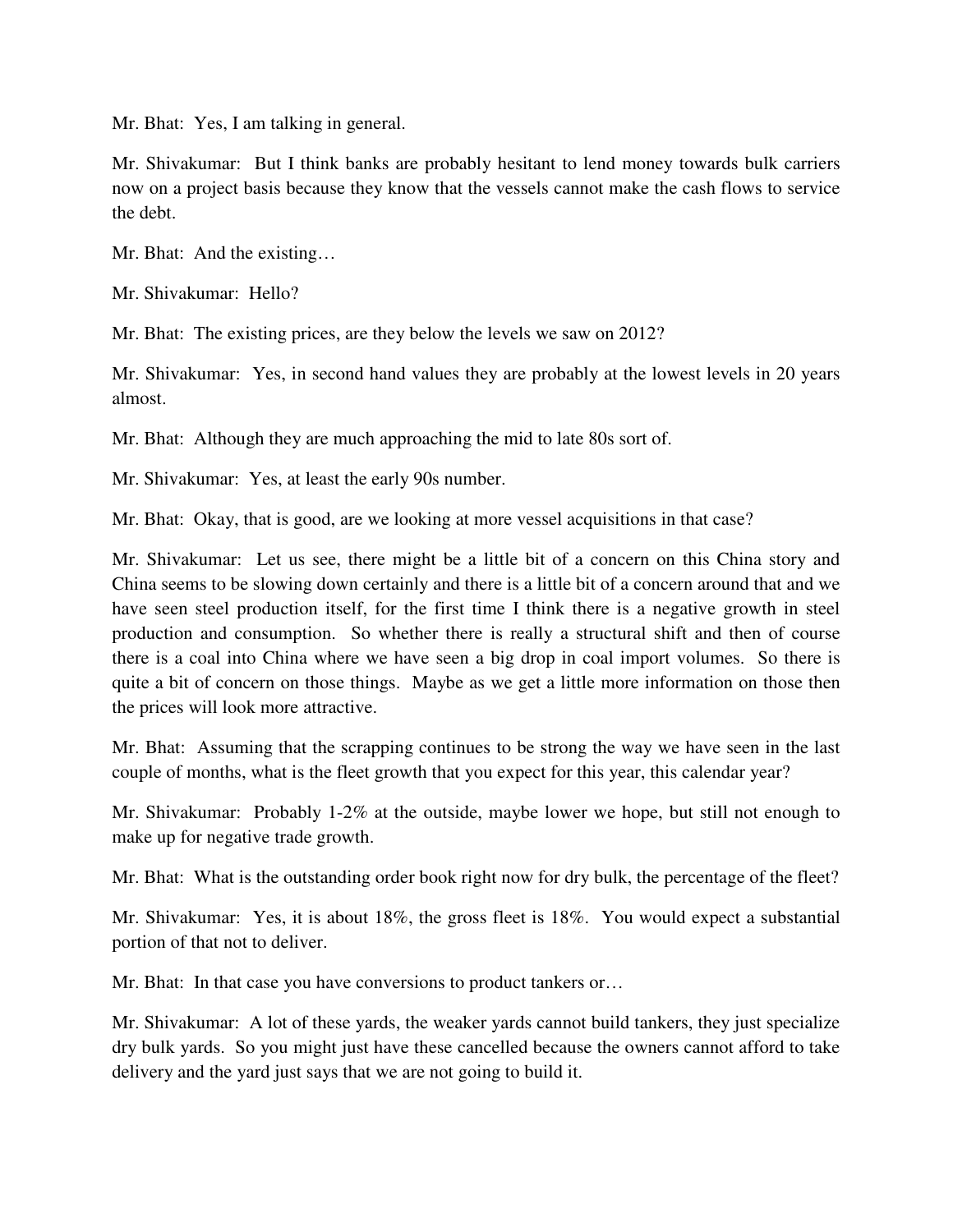Mr. Bhat: Okay and what are the corresponding numbers, the order book for crude and product tankers?

Mr. Shivakumar: The crude is about 15% and product tankers a similar number, slightly higher, 16-17%.

Mr. Bhat: The other question I had was on the other income number. I think it is quite a large number on a consolidated basis for this quarter, can you give us an idea of what that number consists of, 45.5 crores?

Mr. Shivakumar: I do not think there were any special – this was treasury income mainly, I do not think there were any special items which were there which are one big ticket item. So it is income from treasury investments.

Mr. Bhat: Okay, I think that is it from me, thank you.

Mr. Shivakumar: Okay, thank you.

Moderator: Thanks for your question. We have a next question from Mr. Pratik Poddar from ICICI Prudential, please go ahead.

Mr. Poddar: Hi, good afternoon sir.

Mr. Shivakumar: Hi Pratik, good afternoon.

Mr. Poddar: Could you help me with the total mobilization cost booked this quarter for one rig, one OSV and one PSV together I mean, cumulative number?

Mr. Shivakumar: Yes, it is about 3.5 million dollars. This is just the cost of mobilizing, yes, 3.5 million USD.

Mr. Poddar: This is the cash cost, right sir?

Mr. Shivakumar: That is correct, the cost of moving from point A to point B.

Mr. Poddar: And on the offshore side, you mentioned that rates have come down by 20%, the asset rates which you have adjusted in your NAV, this is primarily on the OSVs or…

Mr. Shivakumar: Everything, it is about the same across the Board.

Mr. Poddar: And do you foresee further Writedowns in this?

Mr. Shivakumar: Yes, it could happen. It depends on how long this continues. We have seen a smart bounce in oil prices recently which results in more – again it depends on your outlook for freight rates and utilization which again depends on what happens to oil prices. So you could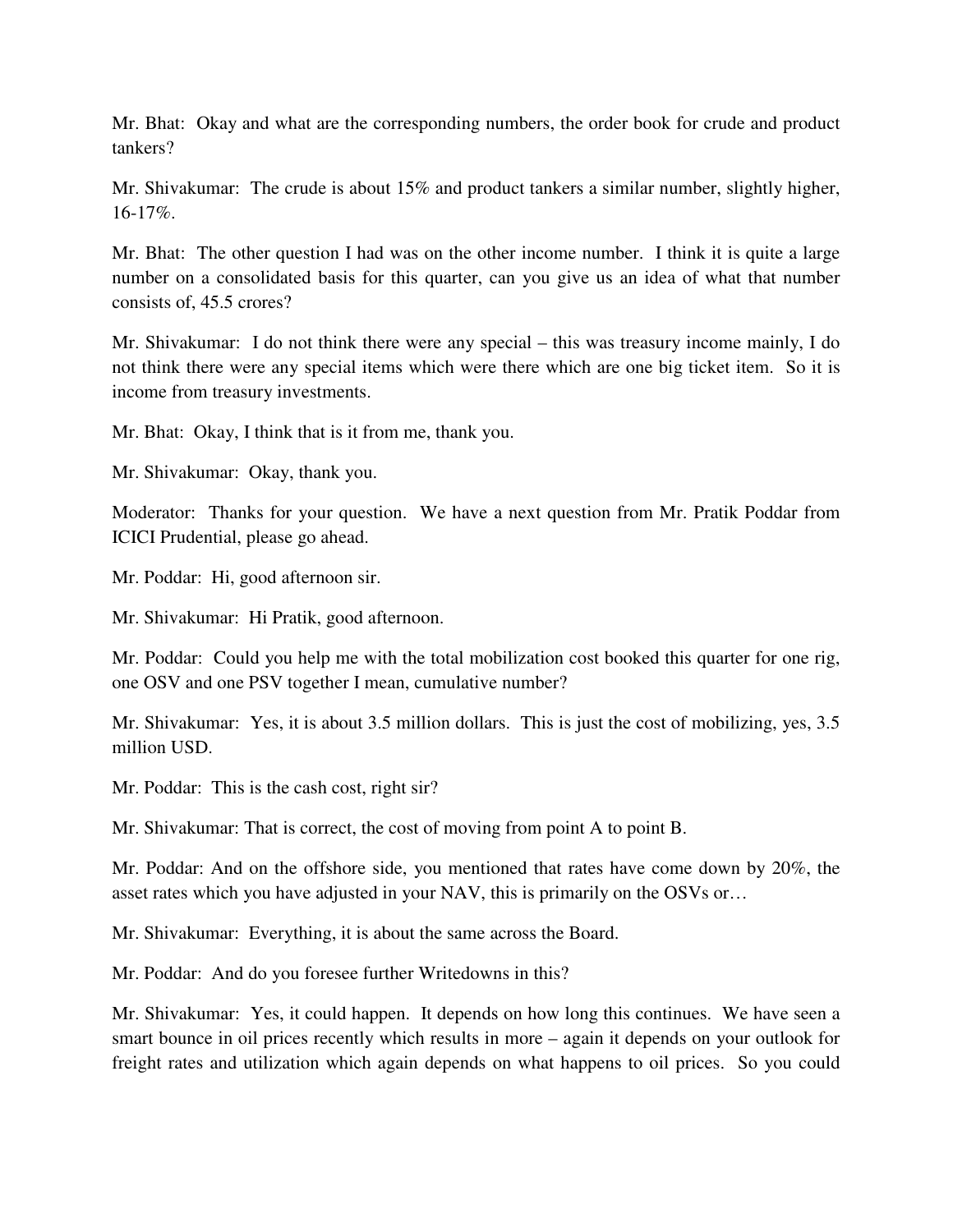have – we are not at the lows of even the last 15 years, so you could – in theory yes you could be lower than today, you cannot rule it out. If this continues for another year you could be low.

Mr. Poddar: And this would obviously be observed by the cash price depreciation, I mean as you mentioned earlier?

Mr. Shivakumar: Yes, that is right.

Mr. Poddar: In terms of your purchasing of assets what is our pecking order right now as well as selling?

Mr. Shivakumar: We do not have really and so we need to see signs of hope. We are not yet seeing signs of hope on offshore or in dry bulk which are the two areas where you had a big drop in asset values. So we are waiting to get some more confidence on those markets because utilization is still terrible, the vessels that we have on the spot market is having bad utilization, we still have one vessel operating in spot. So currently we do not have too much on our radar for purchase, nothing is looking specially attractive. So we will look on these on a case by case basis depending on where we can get some value. Again you could get suddenly one asset which is available at say a million, million and a half below where you think fair value is and we could look to do something there but broadly crude tankers look fully priced and offshore and dry bulk the issue is the outlook.

Mr. Poddar: Understood, so in terms of selling crude tankers in case the rates go up…

Mr. Shivakumar: Yes, the problem there is that we do not have that much capacity in crude tankers. Unfortunately the one asset class we have not invested in since 2007 is in crude tankers. The last crude tanker we actually bought and we bought some second-hands in 2007 and we have not invested since then in crude tankers. Therefore we are left with eight crude tankers currently. Obviously if somebody offers us a very attractive price we look to sell, but currently that is not the case.

Mr. Poddar: Any chances of adding jackup rigs in case prices fall further or you would not look at now adding more jackups and more OSVs.

Mr. Shivakumar: Yes, that is very unlikely adding jackup rigs unless we can tie something up with a nice long term contract. I had mentioned to Bhavin earlier that we managed to tie in a PSV with a…

Mr. Poddar: True, true.

Mr. Shivakumar: A jackup rig it would need to be even more long term, it would need to be a wider contract. If we can manage to do something like that and get a really cheap price maybe yes but extremely unlikely.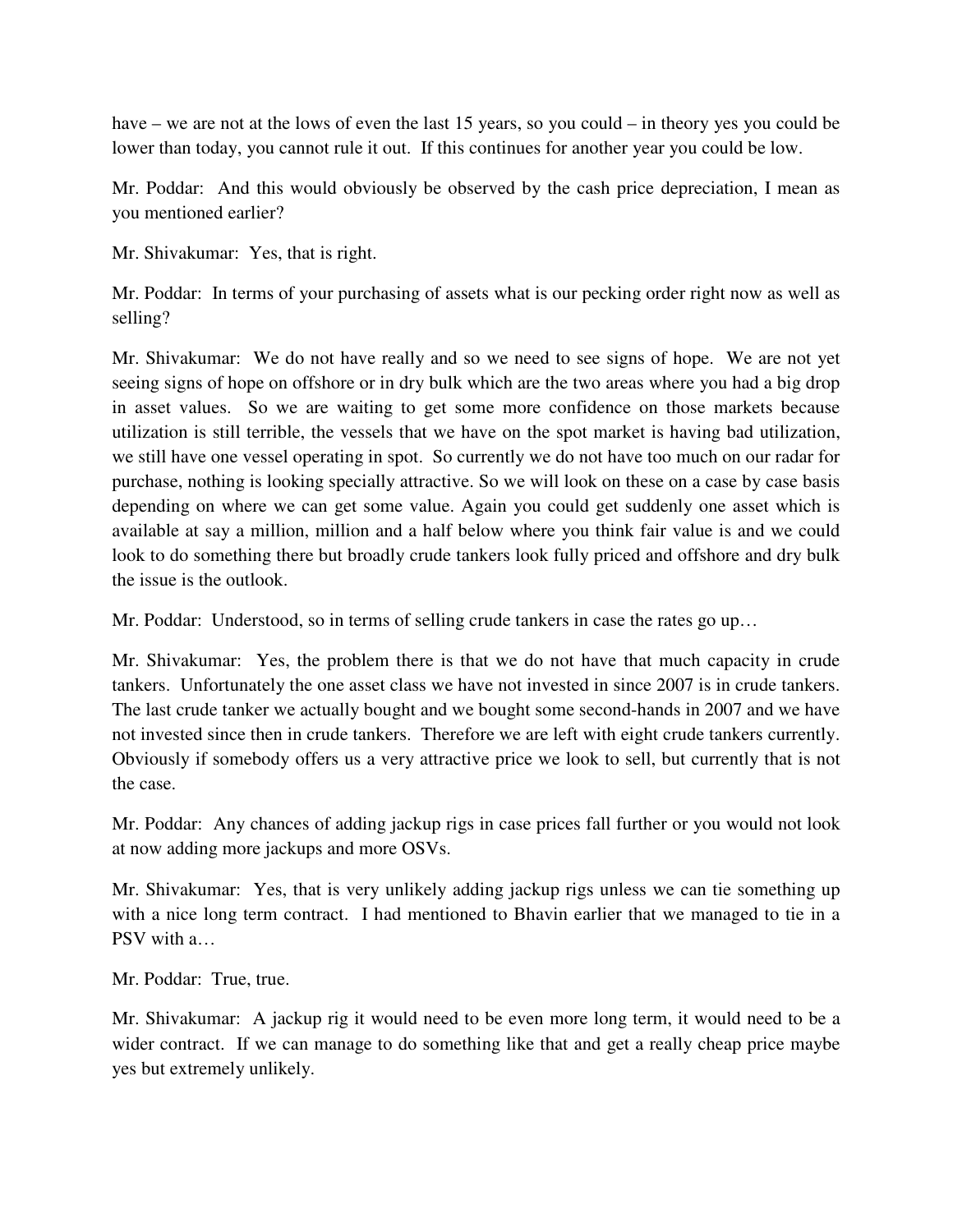Mr. Poddar: So the Capex intensity going forward as we see will not be that high as what we have seen in the past, is that…

Mr. Shivakumar: Yes, in offshore I think we are – the kind of growth that we showed over the last five, six years, that is going to taper off a bit. As far as I can see you could have wonderful bargains coming up in the next six months but as it stands today I do not think we are likely to do any major capex in offshore. In shipping yes it depends on what you get, what quality and what kind of assets you get and if it is available at a reasonable price yes.

Mr. Poddar: So what was the average exchange rate this quarter for the dollar?

Mr. Shivakumar: It is just under 62.5.

Mr. Poddar: Okay, thank you so much sir for answering my question.

Mr. Shivakumar: Thank you Pratik.

Moderator: Thank you for your question. We have a next question from Mr. Himanshu from M3 Investments.

Mr. Himanshu: Hello, good evening sir.

Mr. Shivakumar: Yes, good evening Himanshu.

Mr. Himanshu: My question was on MR tanker, the first question. We are seeing the strong movement in the spot rates for MR tankers, there is no much movement on time charter rates, for last six, seven months the spot rates have moved very strongly. Can you help me, what is happening in the market. Again there were large deliveries which were to come this year, so what is happening in this market and why has the long term charter rates not started moving in line with the spot?

Mr. Shivakumar: Yes, you are absolutely correct and that is a good observation that you made and that is something that we also are wondering about. Basically people are looking at the order book– so charters are looking at the order book and they do not have the confidence that these markets will last. Spot markets have been pretty strong for the last three, four months and especially now in April which is traditionally not a strong month. April also has been strong, but still people have not got the confidence that it will last for a long time because everybody is looking at the order book and saying that we do not think it can last. So, that is the theory that we have that people are just expecting the product tanker market to fall and therefore are not willing to pay anywhere close to the current rates. You are absolutely right that the rates have not gone up much at all in the last year or so for the MR tankers. The LR rates have gone up, so those are substantially stronger than they were even four, five months back but not the MRs. That is the only possible explanation I see for it that people are not confident about the outlook for the rest of the year.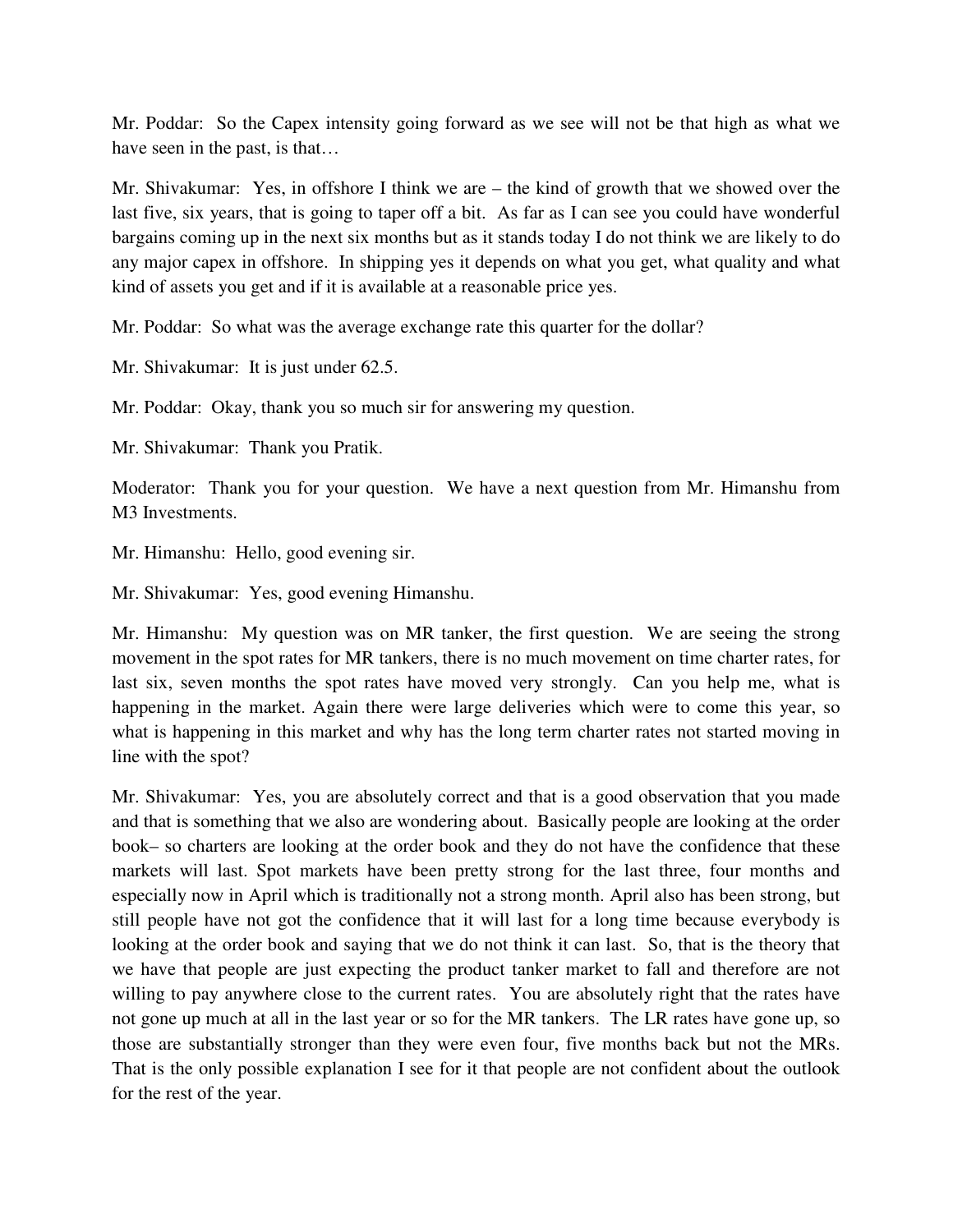Mr. Himanshu: And again the asset prices have got stronger only in last one year.

Mr. Shivakumar: Not that much actually, no MR tankers are sort of flat. The bigger tankers have gone up in value including the LR1s but the MRs have been flat to marginally positive.

Mr. Himanshu: We had a very strong delivery in this year, something like 100 tankers in 2015 on MR side, are we going to see that much of addition means what is happening in that side?

Mr. Shivakumar: Most of the ships will get delivered because the markets are strong and people will take delivery and if the original contracting company does not take delivery somebody else will step in. So most of the ships will be delivered, so you will have the growth but last year also we had some 4% plus fleet growth and the market continues to be strong. So refining margins are extremely strong especially in Europe and that has resulted in people churning out a lot of product and then you have the new refineries coming up in the Middle East, in the Far East, so there is a lot of demand for product tankers which seems to be absorbing all the supply that is coming in.

Mr. Himanshu: And one question I had on the crude market, do we expect this trend to continue and have we been surprised by the strength in crude market because we have been not investing for many years, even at the bottom we were wanting to be conservative, so what really happened? Would it be right to assume that we were just surprised or we were not prepared at that point of time for this or how will we read this market and what is our view from here on now for next let us say two, three years?

Mr. Shivakumar: Yes, you are very right to assume that we were taken by surprise, we were indeed taken by surprise by the strength of the market and that is one of the reasons why we just did not invest at all. I think like a lot of players we just assumed that this US shale oil boom would result in the death of the crude tanker trade, the crude tanker market and that turned out to be a little too simplistic an assumption and the crude trade growth has been reasonably strong and coupled with very little fleet growth we have seen much stronger markets than we had originally expected. So, yes we were wrong in our assumption on the outlook and that is why we did not invest in that, but on the flip side the good news is that we kept most of our capacity in spot. So out of our eight crude tankers four Suezmaxes and two of our Aframaxes are operating in the spot market. So we have been able to cash in on the strong rates.

Mr. Himanshu: The other question was on the new building prices of crude, what we are seeing for VLCC hovering around 95 only for many, many months or let us say last one year. We are not seeing much price deprecation on the new building prices, so for older vessels the price depreciation has been much more. So, what could be the reason because if I see the MR tanker the bottom was let us say around 30 million dollars, would be now roughly around 36-37 but in crude or let us say VLCC we have not seen any sharp move in new building prices. What would be the reason and is it similar for Suez and Afra?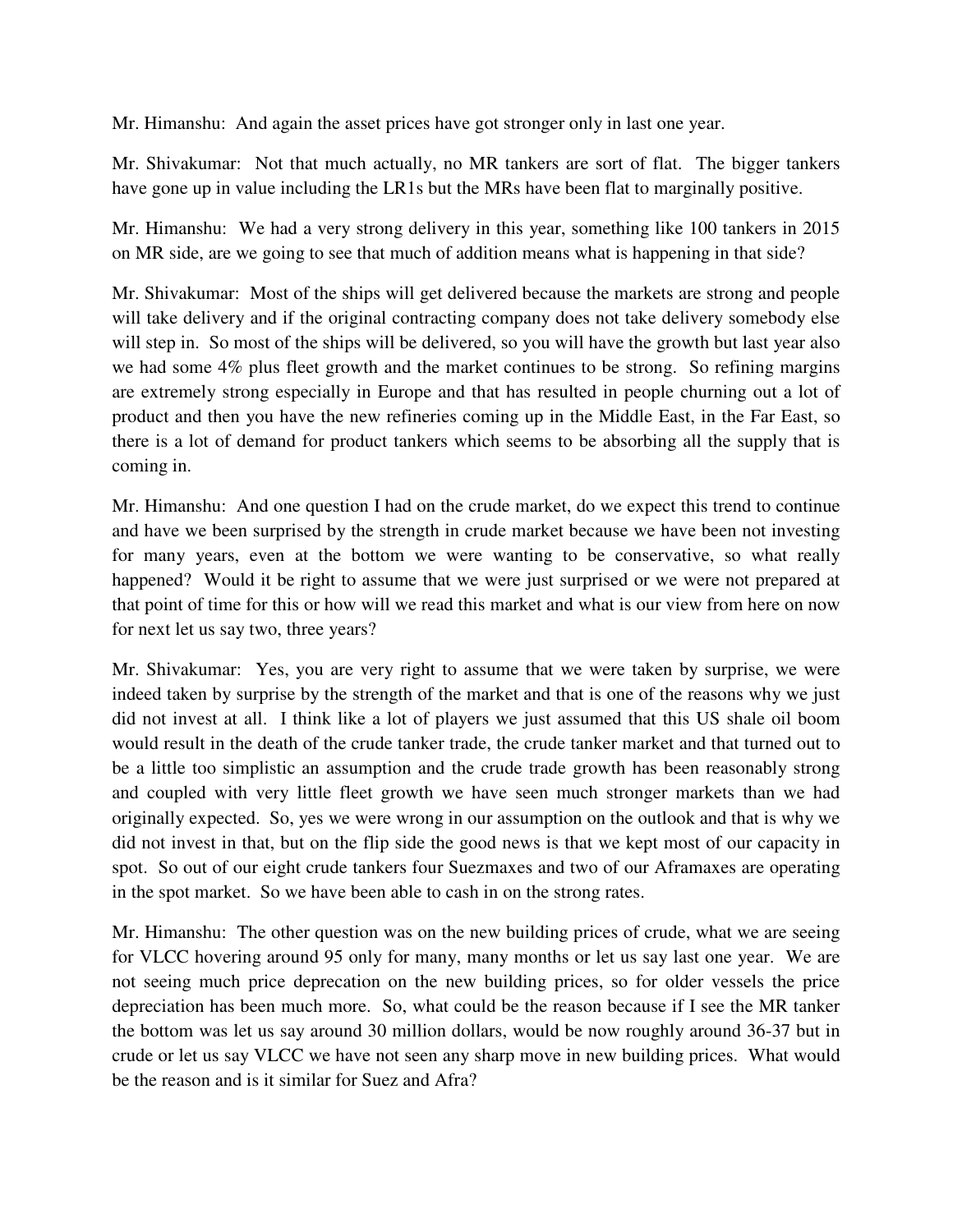Mr. Shivakumar: Yes, the VLCCs actually did not drop much, so we never saw any Korean contracts going below 90 million. However we saw on the Suezmaxes and Aframaxes we saw let us say Korean contracts going down to the mid-50s which then bounced to the high 60s, so a 20% bounce from the low, which is similar to the numbers that you mentioned on the MR tanker. So, some of the VLCCs just did not drop to that extent, so the yards which were building VLCCs held on to the price even when the markets were weak.

Mr. Himanshu: Do we expect that strength in crude market to continue going ahead?

Mr. Shivakumar: Yes, at least for the foreseeable future, the next two-three quarters at least we expect the strength to continue because of where we see fleet growth, so hopefully that will play out.

Mr. Himanshu: Okay and in dry bulk side where we have seen the five year old assets nearly 40% lower than the new assets, it is just a theoretical question, will it not be a very – means for a person who has given a very small part of money let us say to a Chinese shipyard for a ship of Capesize or anything move to a five year old asset which is 40-50% lower, because generally you pay 10-15% advance. Would not we find people moving from first hand or even having given order for 10% and getting a 40% lower in a four-year old…

Mr. Shivakumar: Yes, you are assuming that if you forfeit your deposit or your installment that it is like a penalty for the cancellation of the contract but it is not. You still have to fulfill your contract unless you agree with the yard that it is going to be a penalty and they are going to close it. They can still claim from you the full value of the ship and you have to take delivery of the ship and if they have to book a further loss on the ship due to your walking out of the contract you are still liable for it. So you could possibly think of doing that if you are a single vessel company with no other ties to any large group, but those are not that many.

Mr. Himanshu: Okay, thank you for making me understand that. One more question was on the offshore side. We had large deliveries again on that side, again in AHTSVs we had some 50-60 deliveries and 120 were on order where 55-60 were on to the Chinese shipyard. Do we expect those 120 to get delivered in next two years because we have seen even large shipping companies like Transocean, now Seadrill all deferring their orders for one year, two years, three years, so how do we see, do we expect deliveries to come this year and again next year what would be your – and in those Chinese shipyards we had a lot of speculative – people had ordered ships for speculative purpose because the price was very low, again the initial deposits were low. So we expect such orders to get executed now or we think the cancellation in that market can be more than  $40\%$ ?

Mr. Shivakumar: Yes, quite a few of those will get cancelled where there are weaker owners and/or weak yards, so quite a few of those will get cancelled, even if they are not cancelled if there are weak owners they will be delivered and they will just stand there because there is nobody likely to go and buy even if he has a financial capability because there is no business to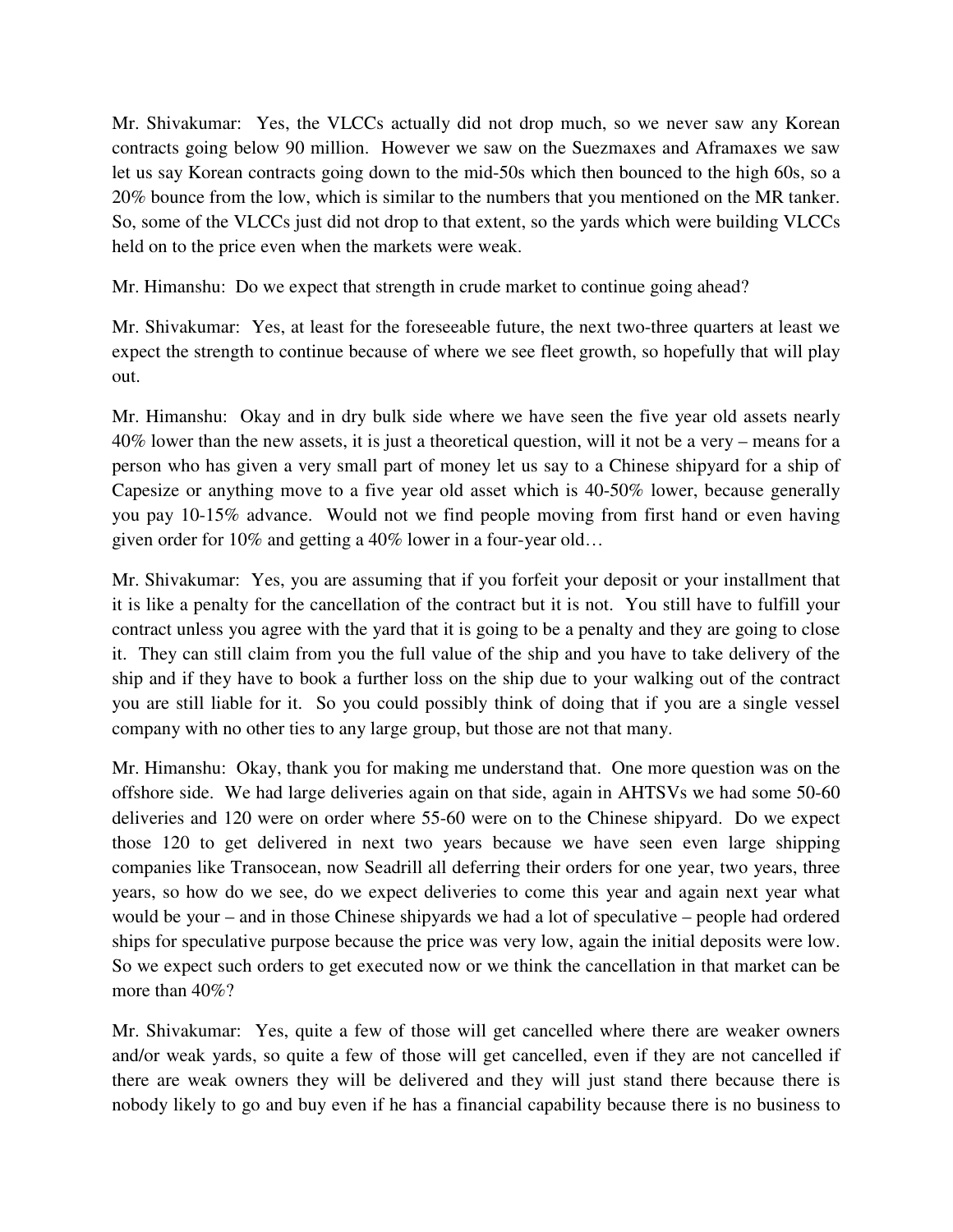be had. So these ships may be delivered, they may not be delivered but they will not necessarily come into competition because there is not that much business there and there is not too many buyers out there for these assets.

Mr. Himanshu: And again the charter rates for jackups - let us say what orders for one year. What has been happening let us say last four, five months? How lower let us say from last one year when such contract were there…

Mr. Shivakumar: Probably year on year they are down maybe 15-20%.

Mr. Himanshu: Both the asset prices and charter rates are down by 15-20%.

Mr. Shivakumar: That is correct, the problem is not so much in the charter rates because even at that 15% lower they are reasonably profitable but the problem is the utilization.

Mr. Himanshu: In the OSV side both AHTSVs and PSVs, large order book was there, so are we seeing their cancellations or we are seeing the orders getting delivered, what is the situation?

Mr. Shivakumar: One is AHTSVs - actually the order book was very low but the PSVs order book is pretty high and we are talking 10% plus delivering every year, but if in the shipping market you do not see too many announcements on cancellations, this is even less in the offshore market. It is quite opaque and the publicly available information is very, very limited, so you will not even come to know how much is being cancelled, etc and the number of yards building these are so many that there is no way to gather this information really except at the end of the year you will just be able to compare how many got delivered.

Mr. Himanshu: Okay sir, thank you from my side.

Mr. Shivakumar: Thank you Himanshu.

Moderator: Thank you for your question. We have a question from Mr. Krishnaraj from Individual Investors, please go ahead.

Mr. Krishnaraj: Hi, I am sorry I got knocked off when you were responding to my question. So my query was the current buoyancy in the crude tanker market leading to accelerated orders depressing the market fairly quickly and you had some interesting insights to share.

Mr. Shivakumar: Yes, that is right. So we have not seen a huge amount of ordering, so the difference between the ordering in Q1 last year and Q1 this year, calendar year I am talking about has been 2.5 million deadweight. So it is not a huge number really in ordering because there are not that many yards that can build these big crude carriers or that good owners would want to go to, to build these crude carriers and therefore ordering has not picked up to a huge extent. The other thing that I think I should mention, a lot of the yards also have a constraint on the pricing they can offer in order to attract owners in the sense that they cannot go very low because they are controlled by the banks because they are restructuring, most of them are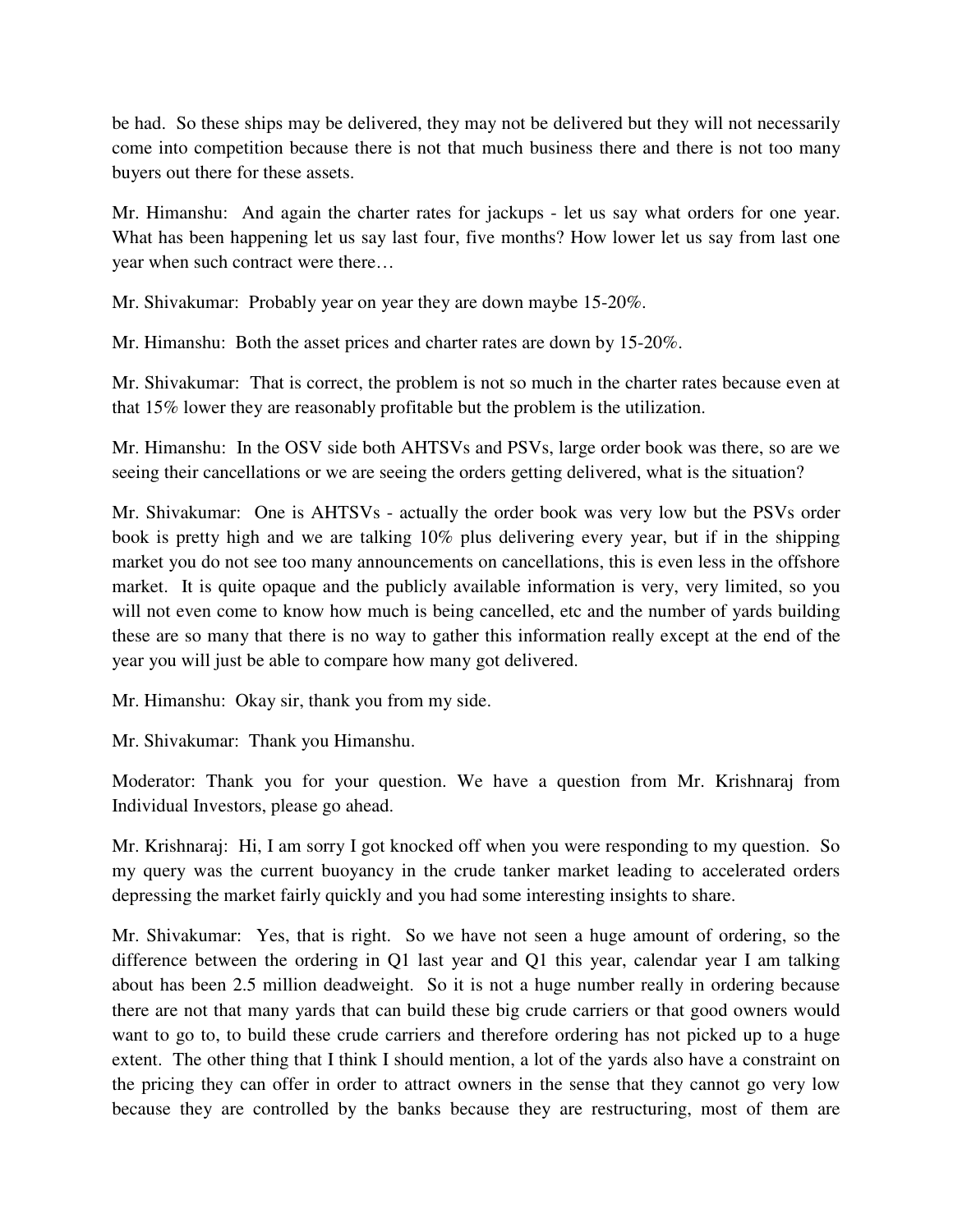restructuring because they have made losses and they have cash issues and therefore they are not able to necessarily price at where the market is demanding it, which then makes it unattractive for someone to order those ships.

Mr. Krishnaraj: Okay, so there are structural reasons for the crude tanker order book not increasing at least in the near term.

Mr. Shivakumar: That is correct.

Mr. Krishnaraj: On product tankers given that there is a lot of refining that is happening leading in increase to ton mile demand, how does that balance with the 17-18% order book, does it augur well despite the order book or not?

Mr. Shivakumar: Yes, it is always a bit of a concern to have a high order book, it is nicer to have a low order book and the fact is that the only thing that you can really see is the supply side, you cannot necessarily see the demand side, you can make some prognosis about it, etcetera but it is a concern that you have year after year of 4-5% growth in fleet. So that is little bit of a concern and it is going to at least cap rates, however having said that and we have had 4-5% fleet growth in the last year and we had Q1 this year being a very strong quarter. We have April just completed being a very strong month which is not normally a very strong period for very strong freight rates. So there is quite a lot of cargo going around and it is probably a function of a lot of refineries operating at full capacity in Europe and the new refineries coming up in the Middle East. So there is a lot of cargo out there and hopefully since it is out there it will be carried in product tankers and especially this is true for the larger tankers. One of the trends we have seen is that the larger product tankers have come into their own, so LR1s and LR2s which underperformed the MRs for three, four years are now substantially outperforming them in terms of rates.

Mr. Krishnaraj: Although we do not have LR2s in the fleet.

Mr. Shivakumar: We do not, but this is based on what is happening around markets.

Mr. Krishnaraj: My next question was the 36 crore loss that you have booked on the sale of fleet, is it only on Jag Arjun or it is between Jug Vidhi, because I remember Jag Arjun you had taken an impairment some years ago.

Mr. Shivakumar: No, no, not on the Arjun. So the loss is entirely on the Arjun and the Vidhi was a profitable sale. That was a gas carrier which we sold at pretty much close to the top of the market, of course it has gone higher after that but that is a separate matter. So we bought it in a sort of softish patch and we sold in a high part of the market, so this is net of the two, we made a profit on sale of the Vidhi and we make a large loss on the Arjun.

Mr. Krishnaraj: So this is over and above the impairment that you had taken a few years ago.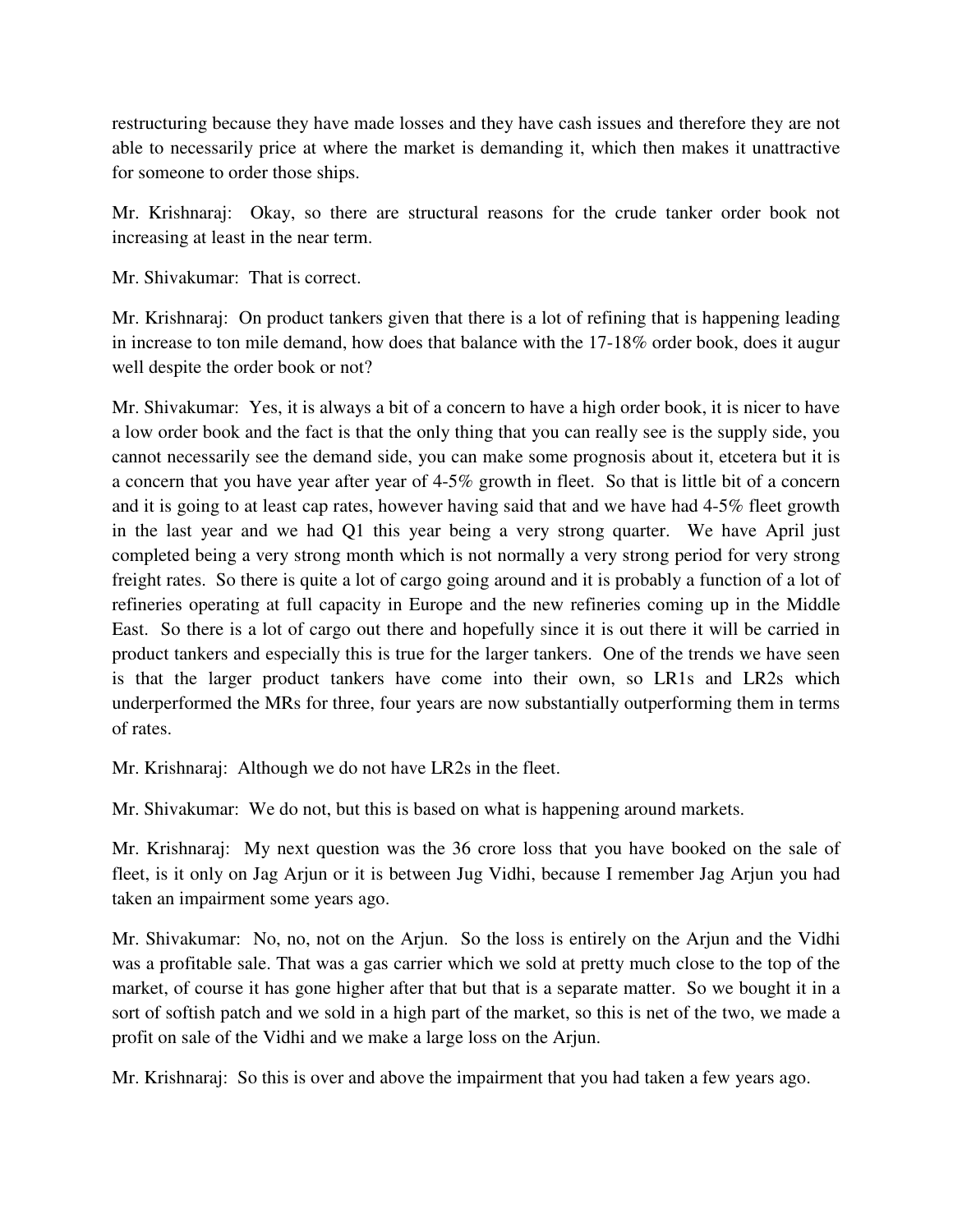Mr. Shivakumar: We did not take an impairment on the Arjun.

Mr. Krishnaraj: Okay, sure. Yes, that answers this question. My third question was more on book keeping, see in the standalone business you have a total debt gross of 3,069 crores, of this 1,700 crores is in INR and the balance is in non-INR. So whenever you present this you probably translate the non-INR into INR and then add the INR bit and present it, but the INR was also swapped into an INR-USD contract which is currently at least FY 14 figures whether it was out of the money by about 870 crores. So now whenever you settle this debt the swap would also need to be settled leading to a cash outflow, is my understanding right?

Mr. Shivakumar: Yes, you are absolutely correct and our preference would be to account it in dollar terms. Unfortunately the accounting standard and practices as they are do not permit us to do that and we would very much like to reflect – it is not 870 by the way, it is substantially lower number but not 870, probably more like 500 to 600 on the currency alone, but still a big number. So, yes you are right, we are reflecting it at the original rupee amount and at the time of maturity yes it will get crystallized at whatever the exchange rate is at that time. So those two points that you made are absolutely correct. Unfortunately this is the way that the accounting treatment is done today, so where we would normally show it as a higher debt amount we are actually showing it as a lower equity amount by taking it into the hedging reserve.

Mr. Krishnaraj: Sure, but when you present the long term debt net of cash it does give an impression that cash is fully available and freely available.

Mr. Shivakumar: Yes, you are absolutely right, I can see the point you are making which is something we have debated internally as well. Unfortunately it would just be too confusing if we now start putting a different number on the debt, but you are absolutely right, there is another 550 crores of effective debt out there.

Mr. Krishnaraj: Okay, fair enough, so I have clarity on that. Now I believe that when the Ind AS or the IFRS accounting standards come then you can move the functional currency out of INR, I am just debating this because I have been sitting with this misunderstanding for quite some time and – because essentially your functional currency is the dollar and every time there is translation end of the quarter, there are some movements in profits that actually in some ways obfuscate the true and fair picture of the business but yes like you said it is probably due to the accounting regulations that are laid out here. So is there something…

Mr. Shivakumar: Okay, the first thing is that you have the option to voluntarily adopt it right now, the Ind AS/IFRS and in any case it is mandatory from next year. So the one thing that we have sort of decided is that we are not going to do it now, because we think it is not yet settled and it is not a very good idea to be a pioneer in some of these things because pioneers get killed normally. So we will wait for things to settle down and do it next year. As far as the functional currency is concerned we are still doing research into it. We are looking at all the conditions on what dictates the functional currency for your accounting and hopefully we will get some clarity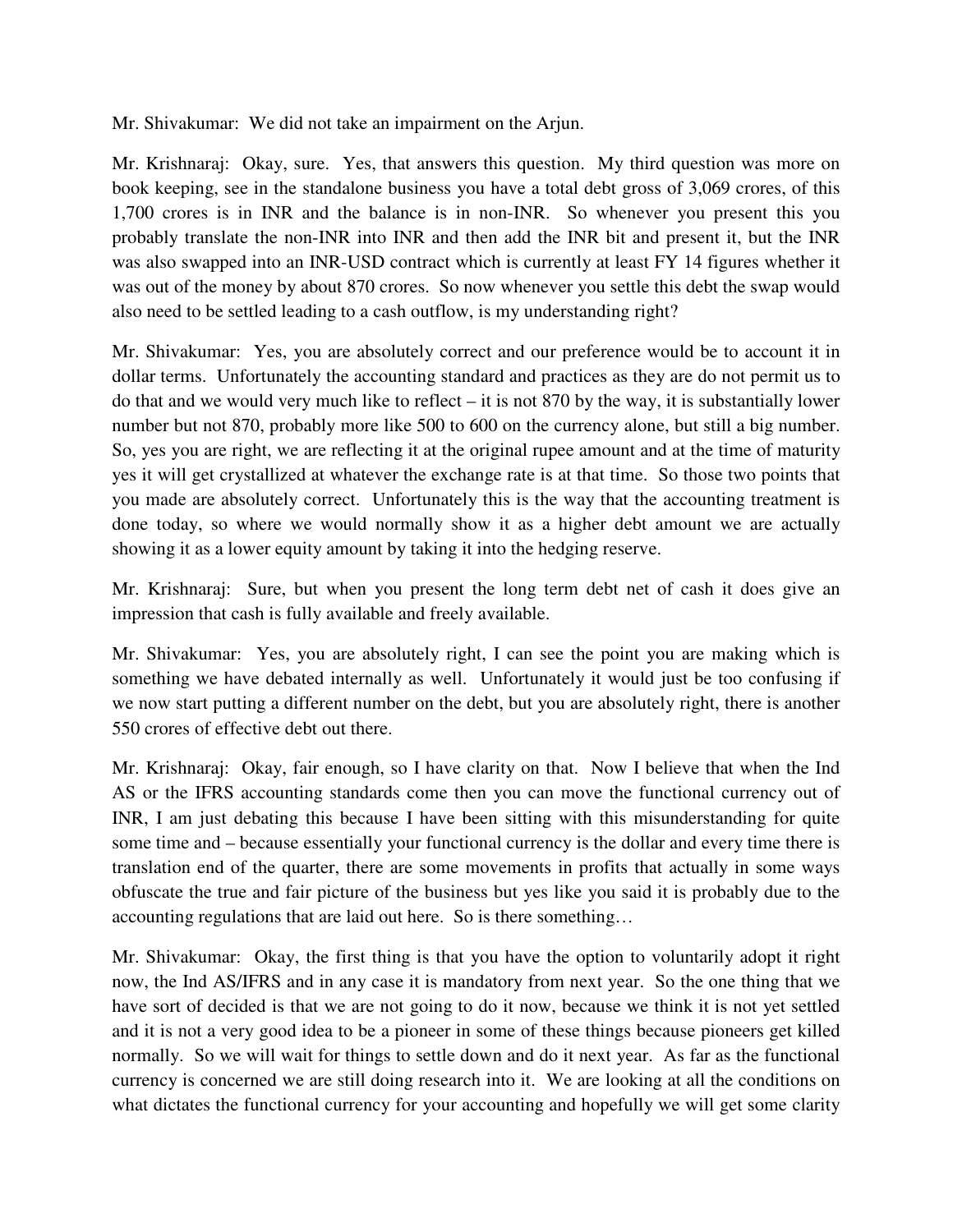on it in the next quarter or two and then we will move in that direction. I agree with you that there is a lot of this stuff which comes into our results but let us see if we can find reasonable solution to it.

Mr. Krishnaraj: Also some of the other questions that I had was there is a minor investment need in Seachange Maritime which actually increases every year and it is impaired every year. So it just leads me to wonder, that was one minor book keeping question and the other one was last year annual report said investment in gold bonds, I was kind of curious about these.

Mr. Shivakumar: So, first Seachange, there has been no additional investment for the last four years or so. So this is a dollar investment and so with the exchange rate that investment value just keeps going up. It has been impaired, that is basically worthless currently that it is in a business which is done very badly, it is in a container shipping company and that business is doing badly but now maybe a little worse. So those shares are – basically they get impaired because those shares are worthless today. So that is one on Seachange. Your second question was on the gold bonds, yes that is part of the treasury that we do, it is a very small part of our portfolio currently at some less than 2% of our overall treasury, so 1.5% of our overall treasury, some 35 crores, but we had also – and we buy gold ETFs, now gold funds – so somebody offered us a capital protected structure which was linked to the price of gold and we did that and then we exited that, it had a life of some 15 months or so and we exited that. So that was that, it was a small thing that we did in our treasury.

Mr. Krishanraj: My final question was that I think now the Capex cycle for the offshore business is largely over and you are generating about 1,300-1,500 crores of cash every year from operations and you already are sitting on about 3,700 odd crores of cash. So I am sure there will be a lot of pressure on deployment of this cash, so any lead thoughts on this?

Mr. Shivakumar: We do not generate that much cash from – yes, if you are looking at PAT plus depreciation yes we do generate.

Mr. Krishnaraj: Yes, consolidated numbers do show that…

Mr. Shivakumar: Yes, we do about 200 million dollars of PAT plus debt in a year. On the flip side we pay off about a 165-170 million dollars of debt every year and we pay a dividend every year which is for this year it is some 30 million dollars, maybe a little over 30 million. So we do not generate that much free cash flow actually though of course we pay it on debts , so we are actually creating free assets. We wish we were generating more free cash flow but then yes we would like to do more Capex and yes your conclusion that the big Capex of offshore is over is probably correct. So let us see what opportunities come up, currently we do not see anything which is very tempting, there is a lot of uncertainty around and it is not getting priced into the asset values. So nothing looking very attractive to buy currently.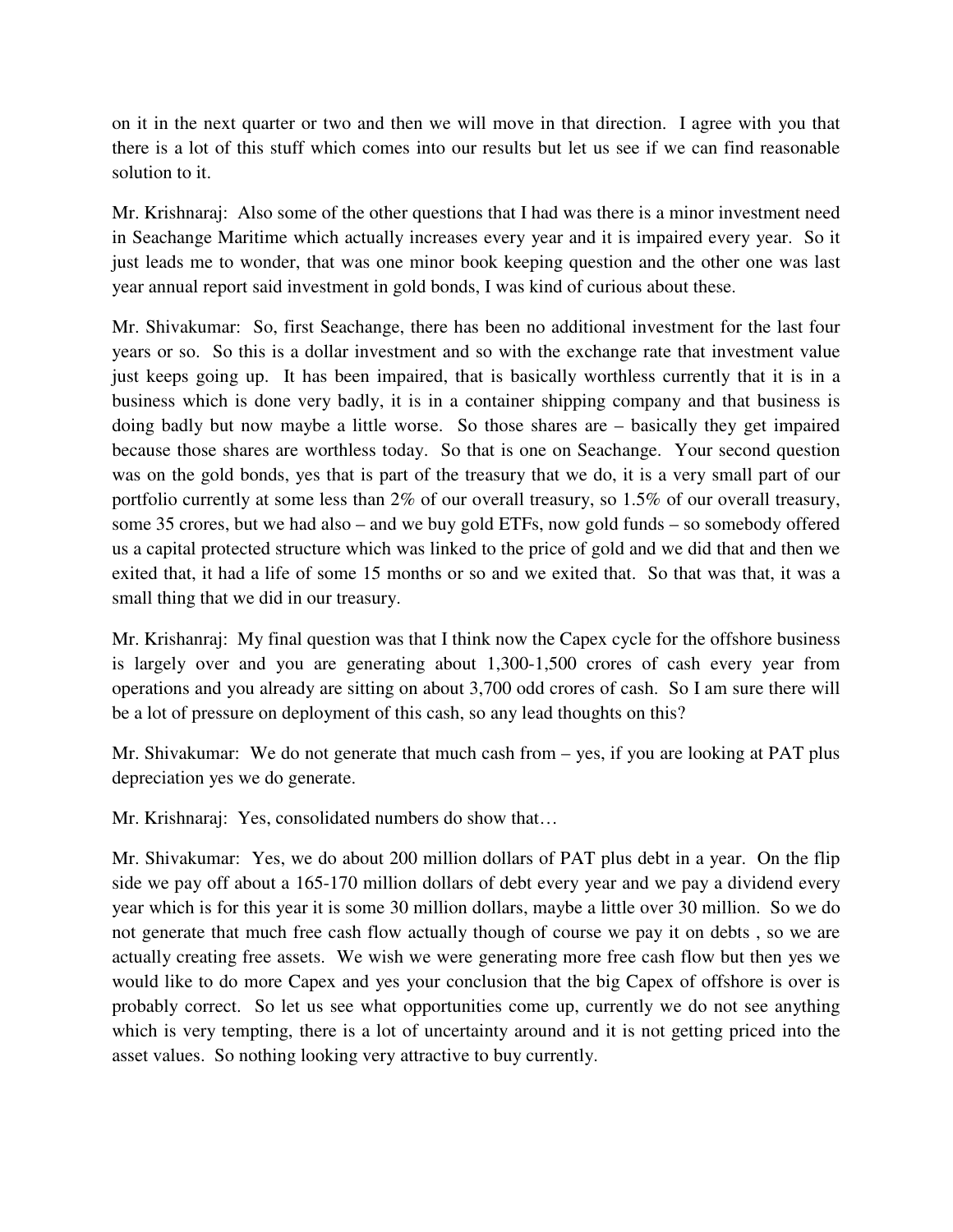Mr. Krishnaraj: Okay, sure. That is all I had, just to go back on the swap related question, see I was looking at the 2014 annual report where you had provided for 872.65 crores as the amount recognized in the hedging reserve. Now I presume that all of this is on account of – is actually in substance debt but you are saying the number is lower at 550, so is there some reconciliation that…

Mr. Shivakumar: So there are two things. There are some which are on interest rates swaps which we did on dollar loans as well where there is an MTM on those, where we did floating to fixed rate swap, so that is one, but let us stick with the NCDs that we did, so we swapped them from rupees to dollars, we swapped them from fixed rate rupees to floating rate dollars and then the transaction also included the floating to fixed. So there are two legs to the transaction. So if you had just gone fixed rate rupees to floating rate dollars you would only have the exchange rate impact. However you also effectively did a floating rate dollars to fixed rate dollars at an interest rate that is higher, a swap rate that is higher than today's swap curve. So you have an interest rate issue on that as well. So you have two legs in that, one is on the interest rates and one is on the exchange rates.

Mr. Krishnaraj: Okay, yes sure. I think those are the questions I had, anyway thank you for patiently answering them.

Mr. Shivakumar: Yes, thank you very much, you are keeping us on our toes.

Mr. Krishnaraj: Haha, I am just looking for good numbers.

Mr. Shivakumar: Yes, thank you.

Moderator: Thank you for your question. We have a next question from Mr. Jinit Mehta from B&K Securities.

Mr. Bhavin: Sir, Bhavin here, just a couple of more questions from my side. Firstly just wanted to clarify on that swap thing, the majority of that transaction is about nine years, so it is not any time soon that the transaction is maturing, right?

Mr. Shivakumar: It is not nine years from now.

Mr. Bhavin: Nine years from last year.

Mr. Shivakumar: So it starts in 2018, FY 18 and goes all the way up to FY 22 but with a strong central tendency, so FY 20 is the biggest year. So we have done it in different tranches, so 1,700 it happened in a lot of tranches, maybe 10-11 tranches and with different maturities. So we went all the way from seven, eight years to 12 years.

Mr. Bhavin: And the second question which I had was if you can help us with the re-pricing on the offshore side which would be coming in FY 16.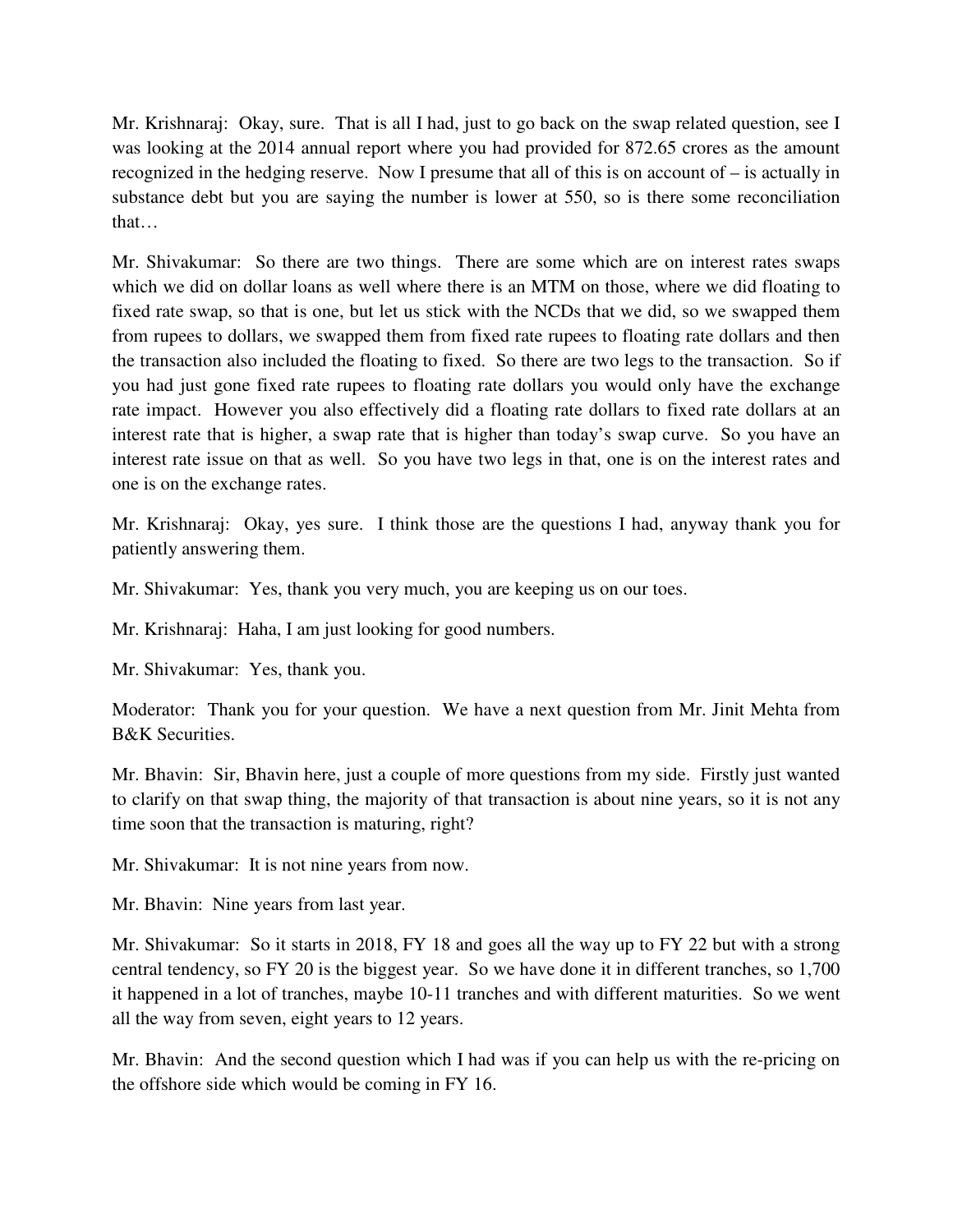Mr. Shivakumar: We have about seven vessels coming up for pricing in the rest of this year.

Mr. Bhavin: Will you be able to share how many of these will be high end assets?

Mr. Shivakumar: Yes, so the high end assets, one of the MPSSVs comes up for pricing. I think both the MPSSVs will come up for pricing. Let me see, it is across the Board, yes. So it is starting from 80 tonners, all the way up to the MPSSVs, up to the M class vessels.

Mr. Bhavin: But the MPSSVs I thought always used to be short term contract.

Mr. Shivakumar: Yes, that is what, so those two vessels will come up, I think we got extended, so it is I think one comes off by end of 2015 and the other one probably continues to 2016.

Mr. Bhavin: Sir, how have rates behaved on the MPSSV side?

Mr. Shivakumar: Okay rates on large PSVs, these are essentially large PSVs, that is the market which is really – which is where there is a market benchmark available. So large PSVs are doing incredibly badly in the North Sea, utilizations are very poor, rates have gone down to maybe 5,000 pounds, maybe lower, the mid-size PSVs went down to I think 2,000 pounds and utilizations are probably 50-60%. So in the North Sea they are doing incredibly badly. So we are glad we have contracts on these.

Mr. Bhavin: Alright sir, thank you, that is it from me.

Mr. Shivakumar: Thanks Bhavin.

Moderator: Thank you for your question, for any further question participants are requested to please press \* and 1. Ladies and gentlemen, if you have any question please press \* and 1. We have a question from Mr. Ashish Jain from Morgan Stanley, please go ahead.

Mr. Jain: Good evening sir. I joined the call late, can you just repeat the NAV values?

Mr. Shivakumar: Yes, the NAV standalone is 324 and consolidated is 518 and so there is a Rs. 32-33 hit which we have taken from a 20% drop in offshore asset values between March and March, between March-14 and March-15.

Mr. Jain: Okay, got it sir. That is it from my side sir, thank you so much.

Mr. Shivakumar: Thanks Ashish.

Moderator: Thank you for your question. Participants if you have any questions please press \* and 1. Ladies and gentlemen, if you have any questions please press \* and 1.

Mr. Shivakumar: I think we can close the call now, there doesn't seem to be any other question.

Moderator: Yes sir, we do not have any question.